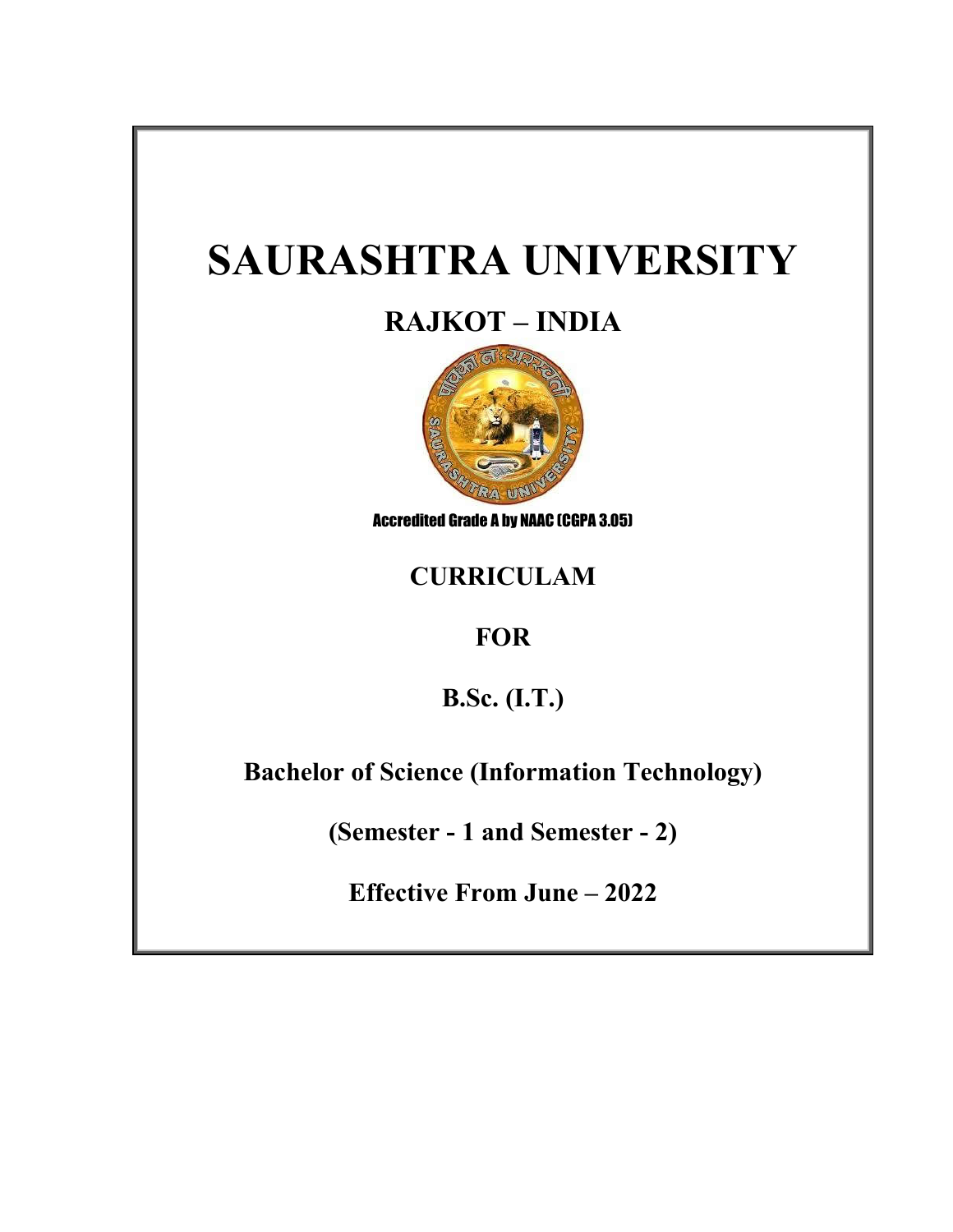#### **Bachelor of Science (Information Technology) (Semester - 1 and Semester - 2) Saurashtra University Effective from June – 2022 Bachelor of Science (Information Technology) B.Sc. (I.T.)** [3 years – Six Semester Full Time Course]

#### **Ordinance, Regulations and Examination Scheme:**

**O. B.Sc. (I.T.) – 1:** Candidate for admission to the Bachelor of Science (Information Technology) must have passed standard  $12<sup>th</sup>$  or equivalent examination from Gujarat higher secondary board or any other board.

**O. B.Sc. (I.T.) – 2:** Candidate seeking admission directly in third semester of Bachelor of Science (Information Technology) must have passed Examination of Diploma in Engineering in Computer Engineering (CE) / Computer Science (CS) / Information Technology (IT).

**O. B.Sc. (I.T.) – 3:** The duration of the course will be of three full time academic years. The examination for the Bachelor of Science (Information Technology) course will be divided into six semesters. No candidate will be allowed to join any other course or service simultaneously.

**O. B.Sc. (I.T.) – 4:** Candidate who have passed an equivalent examination from any other board or examining body and is seeking admission to the B.Sc. (I.T.) course will be required to provide necessary eligibility certificate.

**O. B.Sc. (I.T.) – 5:** No candidate will be admitted to any semester examination for B.Sc. (I.T.) unless it is certified by the Principal that he has attended the course of study to the satisfaction of the principal of the college.

**O. B.Sc. (I.T.) – 6:** Candidate desirous of appearing at any semester examination of the B.Sc. (I.T.) course must forward their application in the prescribed from to the University through the principal of the college on or before the date prescribed for the purpose under the relevant ordinances.

**O. B.Sc. (I.T.) – 7:** No candidate will be permitted to reappear at any semester examination, which he has already passed. The marks of successfully completed paper will be carrying forwarded for the award of class.

**O. B.Sc. (I.T.) – 8:** There shall be an examination at the end of each semester to be known as first semester examination, second semester examination respectively. At which a student shall appear in that portion of theory papers, practical and viva – voice if any, for which he has kept the semester in accordance with the regulations in this behalf.

A candidate whose term is not granted for what so ever reason shall be required to keep attendance for that semester or term when the relevant papers are actually taken at the college. **O. B.Sc. (I.T.) – 9:** After successfully passing all the subjects of semester – 1 candidate will be awarded by certificate CCC and after passing all the subjects of Semester  $-1$  and Semester  $-2$ candidate will be awarded by CCC+

**O. B.Sc. (I.T.) – 10:** Medium of instruction is English.

#### **O. B.Sc. (I.T.) – 11:**

Any candidate can go up to take admission in pre to pen-ultimate semester irrespective of failure in any number of subjects.

A Candidate can take admission to pen-ultimate semester if he/she is not failing to more than two subjects.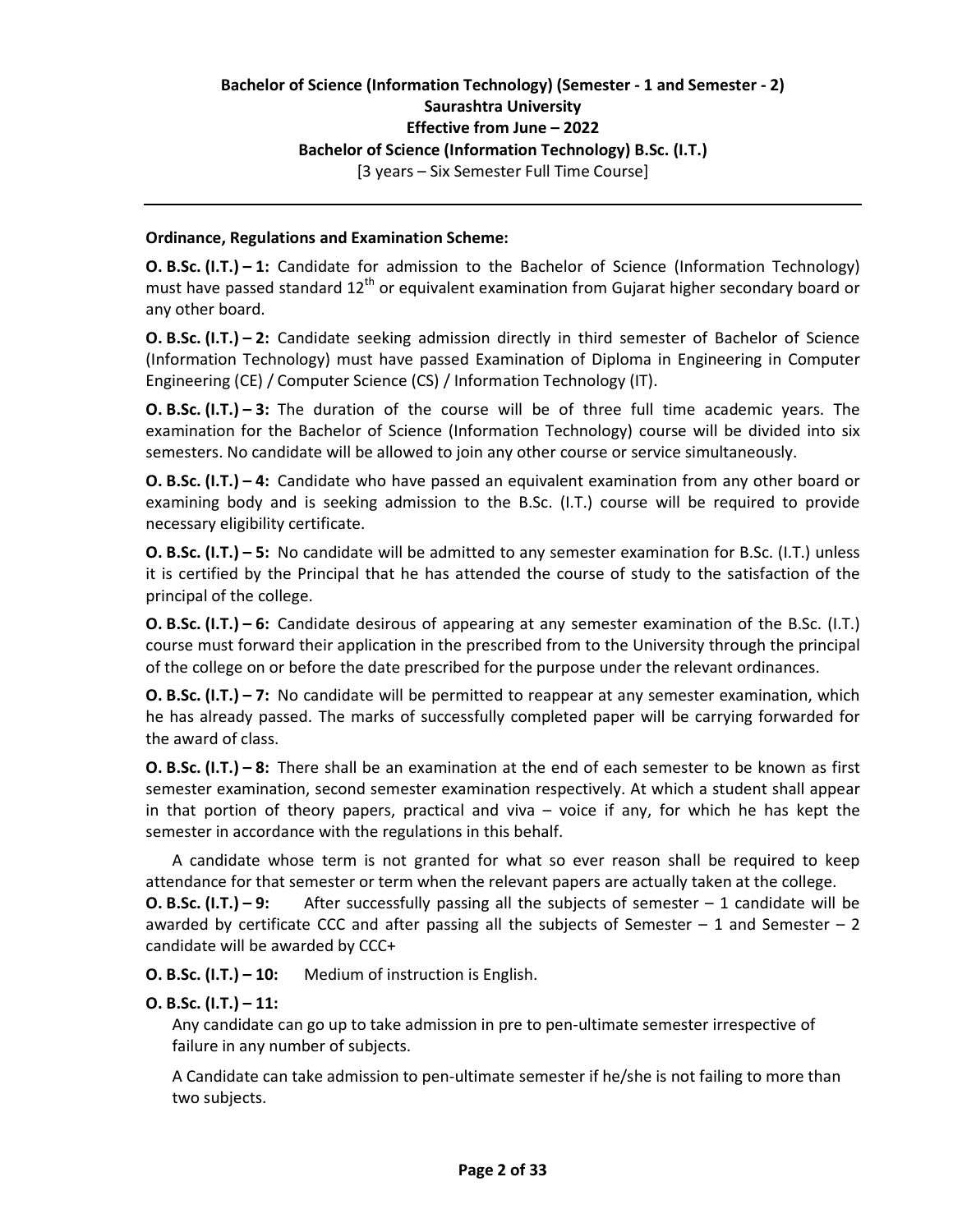#### **Effective from June – 2022**

A candidate can take admission to ultimate {final} semester if he/she has cleared all semesters before pen-ultimate semester and not failing in more than two subjects of pen-ultimate semester.

That is a candidate will be permitted to continue his/her study up to the  $4<sup>th</sup>$  semester examination without passing his/her previous semester examination.

A candidate can take admission to fifth (pen-ultimate) semester if he/she is failing in NOT more than two subjects of previous (1 to 4) semesters.

A candidate can take admission to Sixth (Ultimate Final) Semester if he/she is not failing in more than two subjects of  $5<sup>th</sup>$  Semester. Provided he/she must have cleared all 1 to 4 semester.

#### **Regulations:**

#### **R.S.B.Sc.(IT) – 1. Standard Of Passing**

The standard of passing the B.Sc.(IT) degree examination will be as under:

- (1) To pass any semester examination of the B.Sc.(IT) degree, a candidate must obtain at least 40% marks in the university examination separately in each course of theory and practical.
- (2) Class will be awarded based on Earned Grade Point, SGPA and CGPA as per rules of University.
- (3) A result of candidate who has obtained admission directly in Bachelor of Computer Application semester  $-$  3 will be declared by considering his marks of semester 3 to 6 in aggregate and accordingly class will be awarded.

#### **R.S. B.Sc.(IT) – 2. Marks and credit hours of each course**

Marks of Internal examination, university examination and credit hours will be as under:

- 1. Total marks of each theory course are 100 (university examination of 70 marks + internal examination of 30 marks).
- 2. Marks of each unit in the course are equal (i.e. 14 Marks). Total marks of each course are 14x5=70 for university examination.
- 3. Credit hours (lectures) for each unit in the course are equal (i.e. 12 hours). Total credit hours (lectures) of each course are 12x5=60.
- 4. Total marks of each practical and project-viva course are 100. No internal examination of marks in practical and project-viva courses.

#### **R.S. B.Sc.(IT) – 3. Structure of Question Paper**

Question Paper contains 5 questions (each of 14 marks). Every question will be asked from corresponding unit as specified in the syllabus of each course. (i.e. Question-1 from Unit No.1 and remaining questions from their corresponding units)

Every question is divided in four parts like (a), (b), (c) and (d). Part (a) contains four objective type questions (not MCQ) like definition, reason, answer in one line, answer in one word etc., each of one marks and no internal option. Part (b) contains two questions each of two marks and student will attempt any one out of two. Part (c) contains two questions each of three marks and student will attempt any one out of two. Part (d) contains two questions each of five marks and student will attempt any one out of two.

#### **R.S. B.Sc.(IT) – 4. Following is the syllabus of each course of** B.Sc.(IT) **Program.**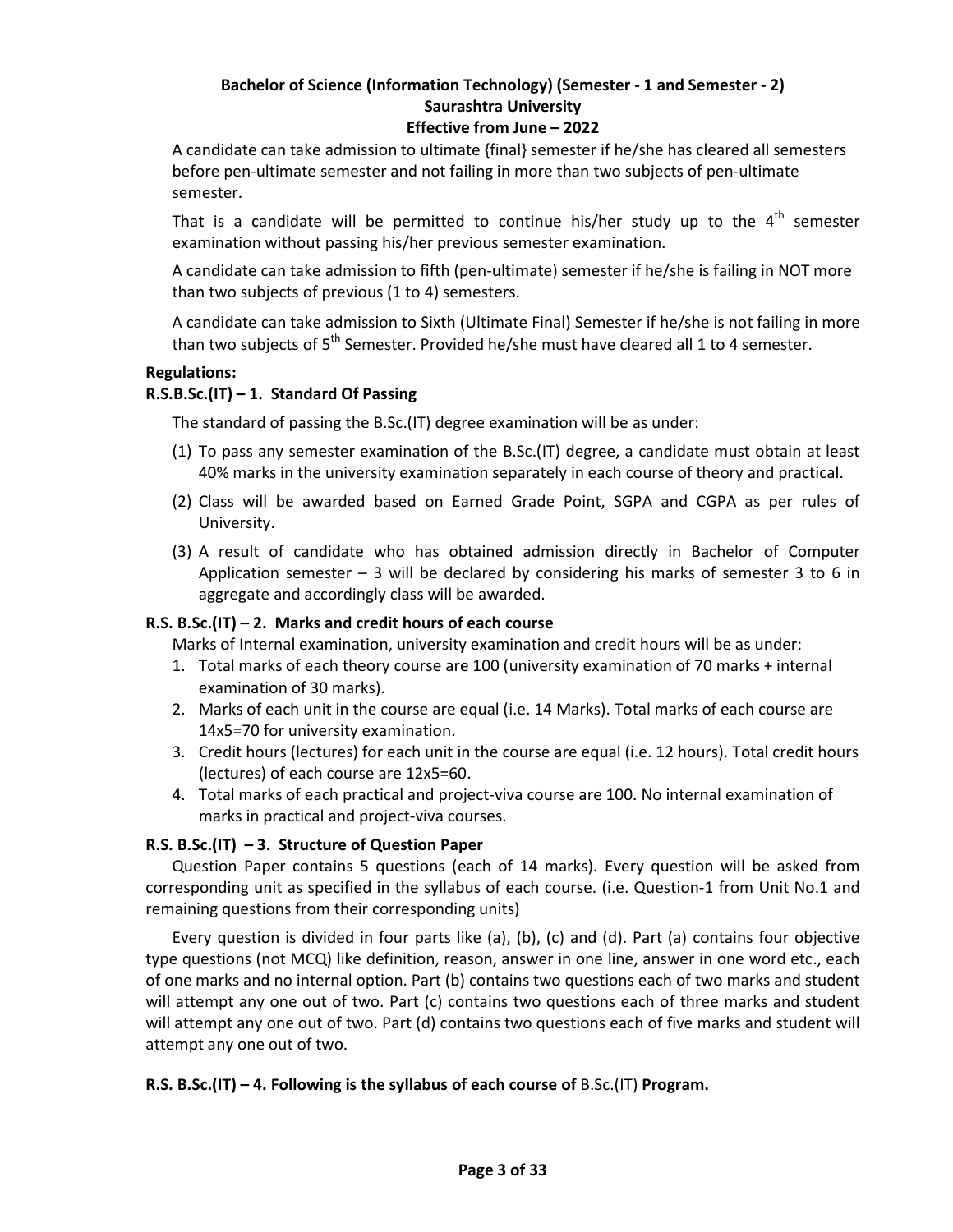| SR.<br>NO.                    | <b>COURSE</b>                                                  | No. OF<br>LECT./Lab.<br><b>PER</b><br><b>WEEK</b> | <b>CREDIT</b> |  |
|-------------------------------|----------------------------------------------------------------|---------------------------------------------------|---------------|--|
|                               | $CS - 01$                                                      |                                                   |               |  |
| 1.                            | MATHEMATICAL AND STATISTICAL FOUNDATION<br>OF COMPUTER SCIENCE | 5                                                 | 5             |  |
|                               | $CS - 02$                                                      |                                                   |               |  |
| 2.                            | PROBLEM SOLVING METHODOLOGIS AND                               | 5                                                 | 5             |  |
|                               | PROGRAMMING IN C                                               |                                                   |               |  |
|                               | $CS - 03$                                                      |                                                   |               |  |
| 3.                            | COMPUTER FUNDAMENTALS AND EMERGING                             | 5                                                 | 5             |  |
|                               | <b>TECHNOLOGY</b>                                              |                                                   |               |  |
| 4.                            | $CS - 04$                                                      | 5                                                 | 5             |  |
|                               | NETWORKING & INTERNET ENVIRONMENT                              |                                                   |               |  |
| 5.                            | $CS - 05$                                                      | 5                                                 | 5             |  |
|                               | PRACTICALS-1 (BASED ON CS-04 & PC SOFTWARE)                    |                                                   |               |  |
| 6.                            | $CS - 06$                                                      | 5                                                 | 5             |  |
|                               | PRACTICALS-2 (BASED ON CS-2)                                   |                                                   |               |  |
| Total Credits of Semester - 1 |                                                                |                                                   |               |  |

## **B.Sc. (I.T.) (Semester – 1)**

#### Note:

- 1. Total marks of each theory paper are 100 (university examination of 70 marks + internal examination of 30 marks).
- 2. Total marks of each practical and project-viva paper are 100. No internal examination of marks in practical and project-viva papers.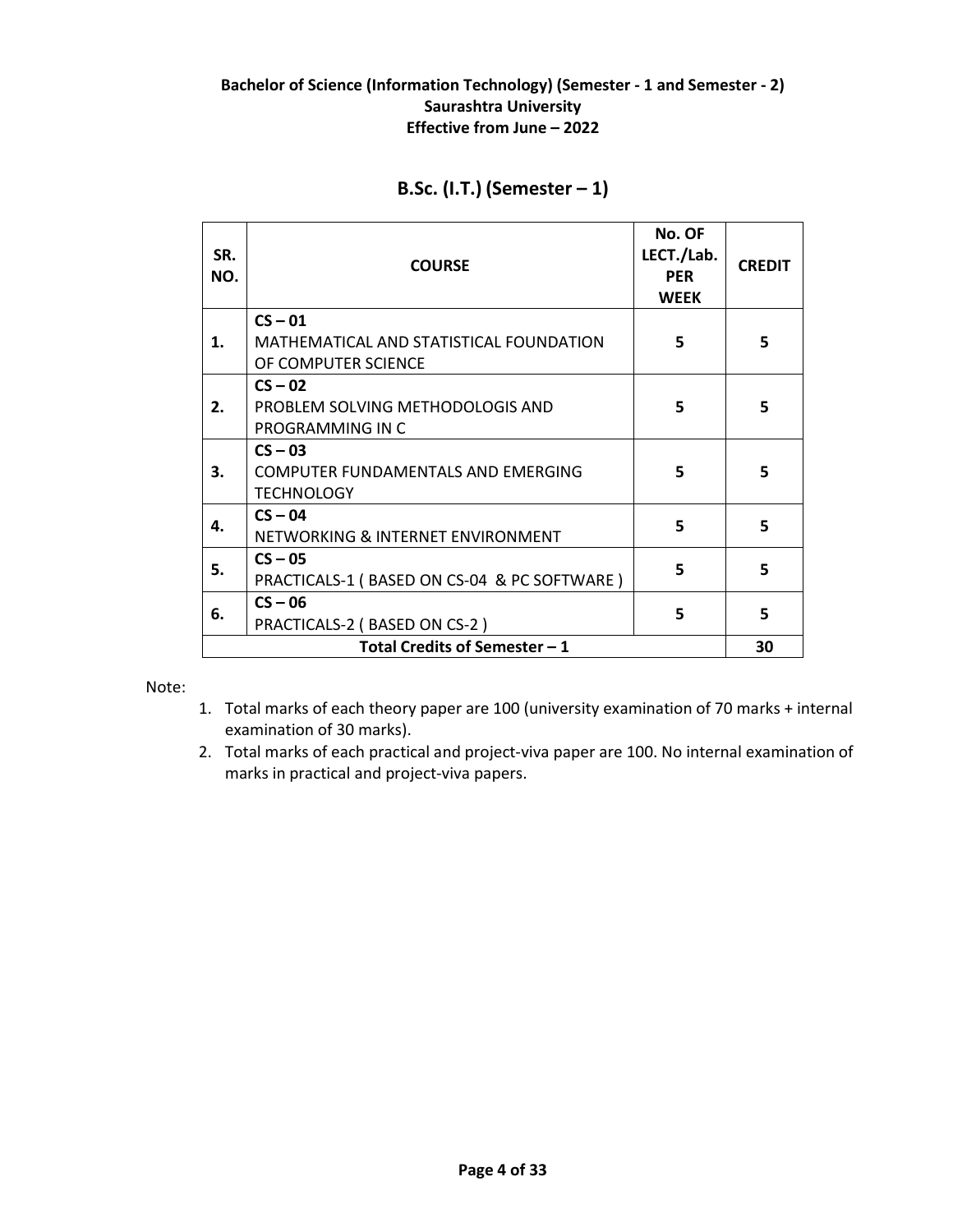# **CS-01: MATHEMATICAL AND STATISTICAL FOUNDATION OF COMPUTER SCIENCE**

#### **Objectives:**

- To aware about basic Mathematics and Statistics
- To develop Reasoning ability and Logical ability
- To develop Arithmetic's ability
- To develop a positive attitude towards learning Mathematics & statistics
- To perform mathematical & statistical operations and manipulations with confidence, speed and accuracy.

#### **Prerequisites**:

Basic knowledge of Mathematics and Statistics

| Unit                           | <b>Topic</b>                                                                       | <b>Details</b>                                                                                                                                                                                                                                                                                                                               |  |
|--------------------------------|------------------------------------------------------------------------------------|----------------------------------------------------------------------------------------------------------------------------------------------------------------------------------------------------------------------------------------------------------------------------------------------------------------------------------------------|--|
| No.                            |                                                                                    |                                                                                                                                                                                                                                                                                                                                              |  |
| $\mathbf{1}$<br>$\overline{2}$ | <b>Determinants</b><br><b>Matrices</b>                                             | Introduction<br>$\bullet$<br>$2 \times 2$ , 3×3 order determinant<br>$\bullet$<br>Cramer's method for solving linear equation(Two and Three<br>$\bullet$<br>Variables)<br>Properties of Determinants<br>$\bullet$<br>Examples<br>$\bullet$<br>Introduction<br>$\bullet$                                                                      |  |
|                                |                                                                                    | Different types of matrix(square matrix, column matrix, row matrix,<br>$\bullet$<br>Diagonal matrix, Unit matrix, null matrix)<br>Transpose of matrix<br>$\bullet$<br>Addition, subtraction & multiplication of two matrices<br>$\bullet$<br>Adjoint of a square matrix<br>$\bullet$<br>Inverse of matrix<br>$\bullet$                       |  |
| $\overline{\mathbf{3}}$        | Co-ordinate<br>Geometry                                                            | Introduction<br>$\bullet$<br><b>Quadrants &amp; Axes</b><br>$\bullet$<br>Distance between two points in R2(without proof)<br>$\bullet$<br>Section formula (without proof)<br>$\bullet$<br>Area of triangle(without proof)<br>$\bullet$<br><b>Typical examples</b><br>$\bullet$                                                               |  |
|                                | <b>Set Theory</b>                                                                  | Introduction<br>$\bullet$<br>Method of representation of a set<br>$\bullet$<br>Operation on sets & its properties(with only Logical proof)<br>$\bullet$<br>De'Morgan laws with Logical proof<br>$\bullet$<br>Difference of two sets<br>$\bullet$<br>Cartesian products (up to two sets)<br>$\bullet$<br><b>Typical examples</b><br>$\bullet$ |  |
| 4                              | <b>Measures of</b><br><b>Central</b><br><b>Tendency &amp;</b><br><b>Dispersion</b> | Mean(ungroup data, group data)<br>$\bullet$<br>Median(ungroup data, group data)<br>$\bullet$<br>Mode(ungroup data, group data)<br>$\bullet$<br>Range<br>$\bullet$                                                                                                                                                                            |  |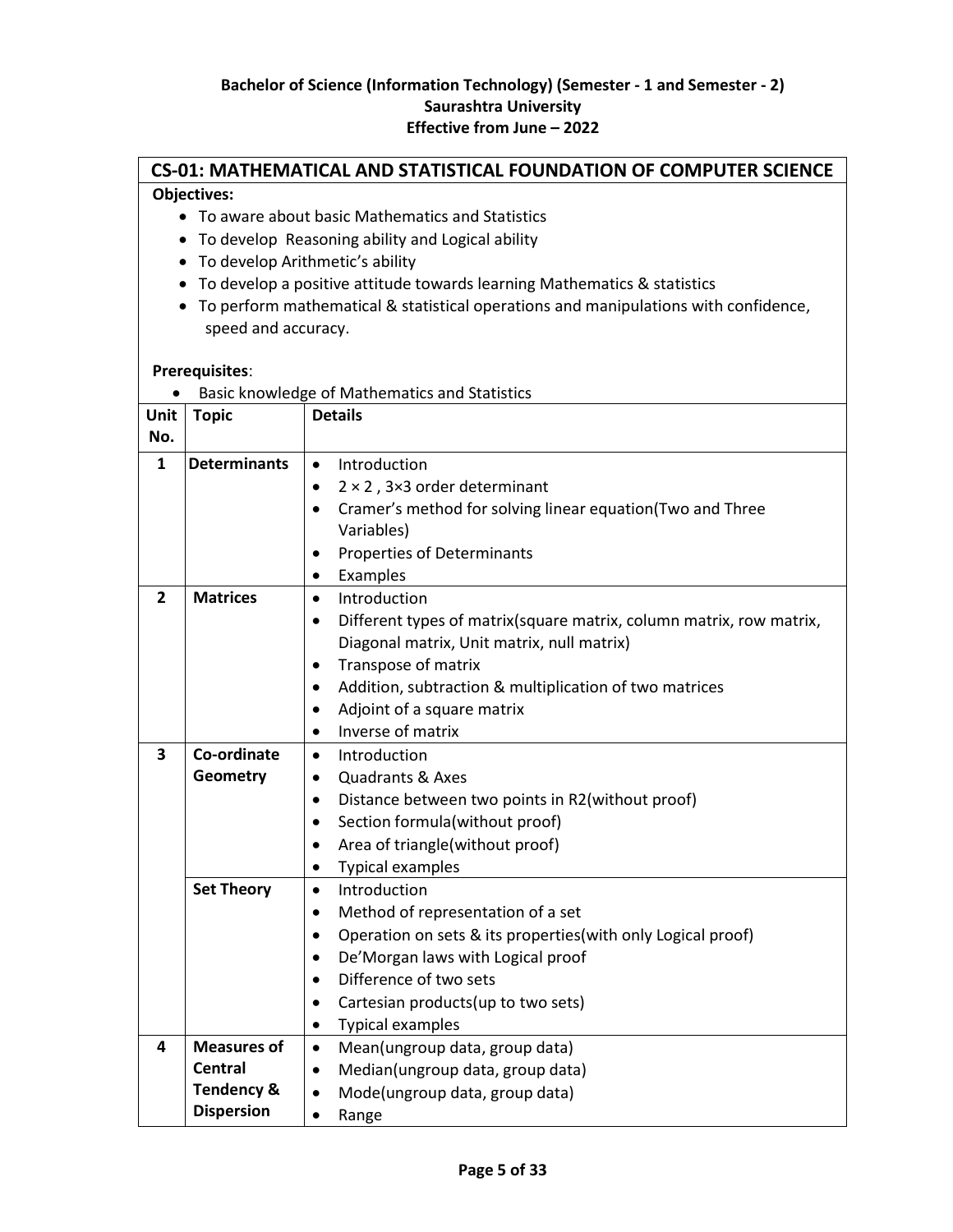#### **Effective from June – 2022**

|   |                         | Quartiles                                                      |
|---|-------------------------|----------------------------------------------------------------|
|   |                         | <b>Standard Deviation</b>                                      |
|   |                         | Typical examples                                               |
| 5 | <b>Arithmetic &amp;</b> | Sequence<br>$\bullet$                                          |
|   | <b>Geometric</b>        | <b>Series</b>                                                  |
|   | progression             | Arithmetic progression( Definition & Nth term, sum of n terms) |
|   |                         | Geometric progression                                          |
|   |                         | (Definition & Nth term, sum of n terms)                        |
|   |                         | <b>Harmonic Progression</b>                                    |
|   |                         | Relation Between AM GM HM (Two Numbers)                        |
|   |                         | Typical examples                                               |

Student Seminar – 5 Lectures

Expert Talk – 5 Lectures

Student Test – 5 Lectures

**Total Lectures 60 + 15 = 75**

#### **Course Outcome:**

- Able to Understand basics of Mathematics and Statistics
- Able to Develop reasoning ability and Logical ability
- Able to Develop Arithmetic's ability
- Able to Develop a positive attitude towards learning Mathematics & statistics
- Able to Perform mathematical & statistical operations and manipulations with accuracy.

#### **Reference Books:**

- 1. Business Mathematics By Sancheti & Kapoor Sultan & Chand
- 2. Statistical Method By Gupta Sultan & Chand
- 3. Discrete Mathematical Structures with Applications to Computer Science By J.P. Tremblay & R. Manohar TMH
- 4. Business Mathematics : V.K. Kapoor
- 5. Business Mathematics : Dr Kachot
- 6. Fundamentals of Statistics : S. C. Gupta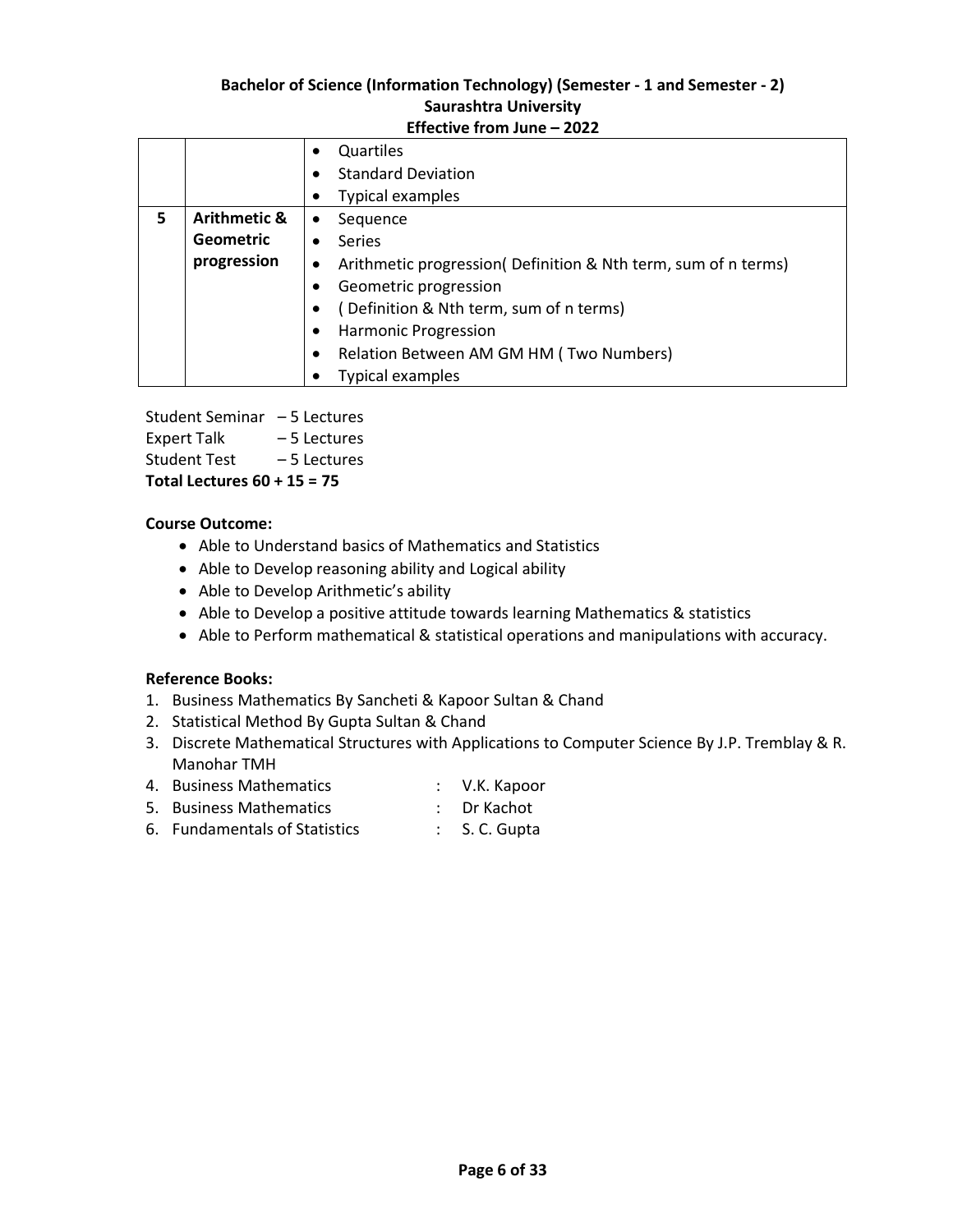#### **CS-02: PROBLEM SOLVING METHODOLOGIS AND PROGRAMMING IN C**

#### **Objectives:**

- To develop basic programming skill and logic, concept of memory management and file handling.
- To be able to understand preprogramming techniques
- To become familiar with programming concepts
- To become familiar with different problem solving methodologies

#### **Prerequisites:**

General Operating Knowledge of Computer

| Unit<br>No.    | <b>Topic</b>        | <b>Detail</b>                                                |
|----------------|---------------------|--------------------------------------------------------------|
| $\mathbf{1}$   | <b>Introduction</b> | Introduction of Computer Languages<br>$\bullet$              |
|                | of C                | <b>Introduction of Programming Concept</b>                   |
|                | Language            | Introduction of C Language (History & Overview)<br>$\bullet$ |
|                |                     | Difference between traditional and modern c.                 |
|                |                     | C character set                                              |
|                |                     | C tokens                                                     |
|                |                     | Keywords                                                     |
|                |                     | Constants                                                    |
|                |                     | <b>Strings</b>                                               |
|                |                     | Identifiers and variables                                    |
|                |                     | Operators (all 8 operators)                                  |
|                |                     | Hierarchy of operators                                       |
|                |                     | Type casting                                                 |
|                |                     | Data types in c                                              |
|                |                     | PRE-PROCESSORS IN C                                          |
|                | Introduction        | Introduction of Logic.<br>$\bullet$                          |
|                | of Logic            | Necessary Instructions for Developing Logic<br>$\bullet$     |
|                | <b>Development</b>  | <b>Basics of Flow Chart</b><br>$\bullet$                     |
|                | <b>Tools</b>        | Dry-run and its Use.<br>$\bullet$                            |
|                |                     | Other Logic development techniques<br>$\bullet$              |
| $\overline{2}$ | Control             | Selective control structure<br>$\bullet$                     |
|                | <b>Structures</b>   | If statements                                                |
|                |                     | Switch statement                                             |
|                |                     | Conditional ternary operator                                 |
|                |                     | Iterative (looping) control statements                       |
|                |                     | For loop                                                     |
|                |                     | Dowhile loop                                                 |
|                |                     | While loop                                                   |
|                |                     | Nesting of loops                                             |
|                |                     | Jumping statements                                           |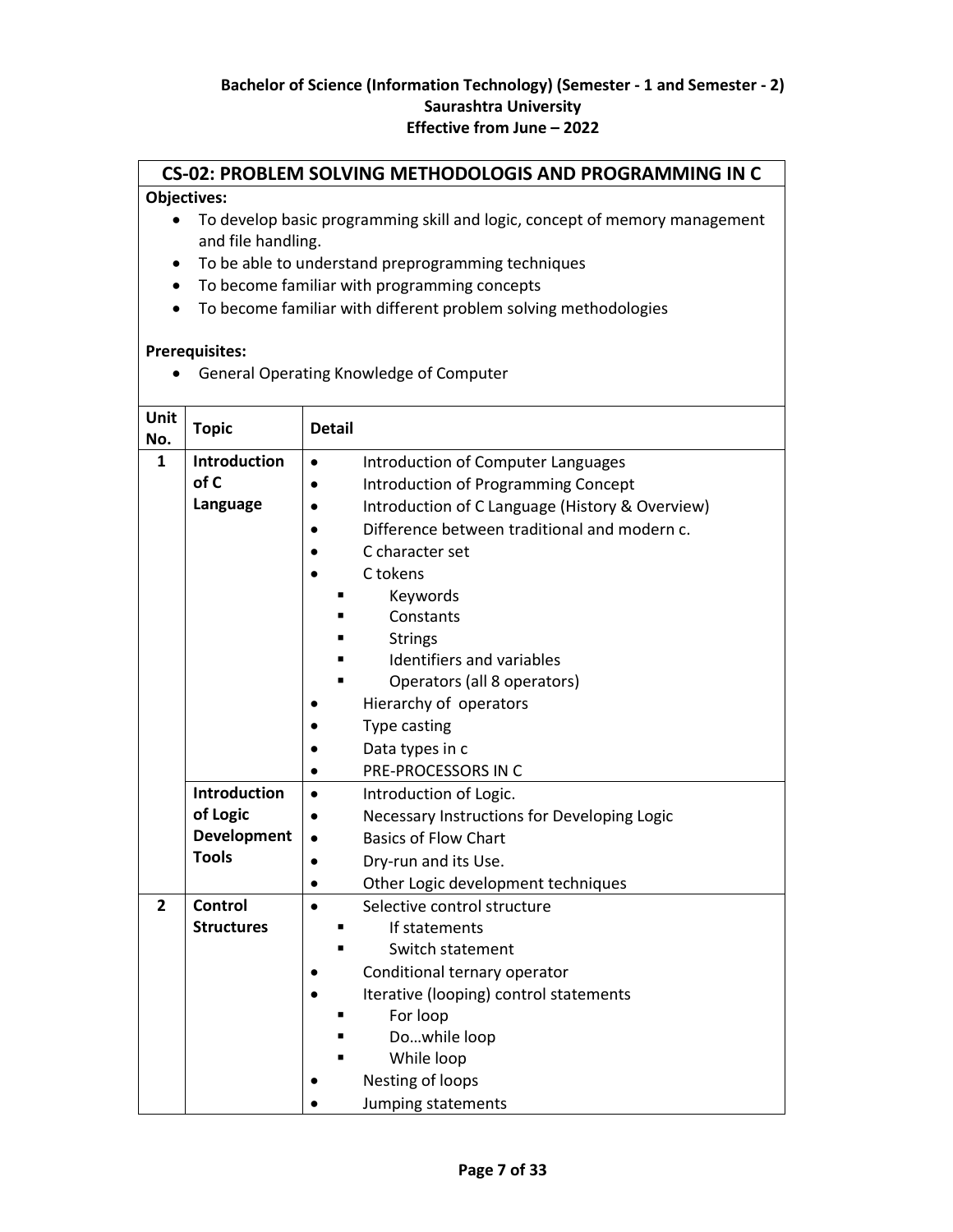|   |                      |           | Effective from June - 2022                                     |
|---|----------------------|-----------|----------------------------------------------------------------|
|   |                      | ■         | Break statement, Continue statement                            |
|   |                      |           | Goto statements                                                |
| 3 | <b>Functions</b>     | $\bullet$ | Types of library functions                                     |
|   | (Inbuilt and         |           | String Function: Strcpy, strncpy, strcat, strncat, strchr,     |
|   | <b>User Defined)</b> |           | strrchr, strcmp, strncmp, strspn, strcspn, strlen, strpbrk,    |
|   |                      |           | strstr, strtok                                                 |
|   |                      |           | Mathematical Functions: Acos, asin, atan, ceil, cos,           |
|   |                      |           | div, exp, fabs, floor, fmod, log, modf, pow, sin, sqrt         |
|   |                      |           | Date & Time Functions: clock, difftime, mktime, time,          |
|   |                      |           | asctime, ctime, gmtime, localtime, strftime                    |
|   |                      |           | I/O Formatting Functions: printf, scanf, getc, getchar,        |
|   |                      |           | gets, putc, putchar, puts, ungetc                              |
|   |                      |           | Miscellaneous Functions: delay, clrscr, clearer, errno,        |
|   |                      |           | isalnum, isalpha, iscntrl, isdigit, isgraph, islower, isprint, |
|   |                      |           | isspace, isupper, isxdigit, toupper, tolower                   |
|   |                      |           | Standard Library functions: abs, atof, atol, exit, free,       |
|   |                      |           | labs, qsort, rand, strtoul, srand                              |
|   |                      |           | Memory Allocation Functions: malloc, realloc, calloc           |
|   |                      |           | Types of user defined functions                                |
|   |                      |           | Function call by value                                         |
|   |                      |           | Function call by reference                                     |
|   |                      |           | Recursion                                                      |
|   |                      |           | Storage classes                                                |
|   |                      |           | Passing and returning values                                   |
| 4 | Array                | $\bullet$ | Types of arrays                                                |
|   |                      |           | Single dimensional array<br>٠                                  |
|   |                      |           | Two dimensional array<br>Multi-dimensional array<br>٠          |
|   |                      |           | String arrays<br>٠                                             |
|   |                      |           | Use of Arrays in Programming                                   |
|   |                      |           | <b>Arrays and Matrices</b>                                     |
|   | <b>Pointers</b>      |           | <b>Introduction of Pointers</b>                                |
|   |                      |           | Use of pointers in Dynamic Programming                         |
|   |                      |           | <b>Pointer to Variables</b>                                    |
|   |                      |           | Pointer to Array                                               |
|   |                      |           | Pointer within Array                                           |
|   |                      |           | Array of Pointer                                               |
|   |                      |           | Pointer To Structure                                           |
|   |                      |           | Pointers within structure                                      |
|   |                      | $\bullet$ | Pointer to Pointer                                             |
| 5 | <b>User Defined</b>  | $\bullet$ | What is structure                                              |
|   | Data Type -          | $\bullet$ | Initializations and declarations                               |
|   | Structure,           |           | Memory allocation functions                                    |
|   | <b>Union &amp;</b>   |           | Pointers with structures                                       |
|   | enum                 |           |                                                                |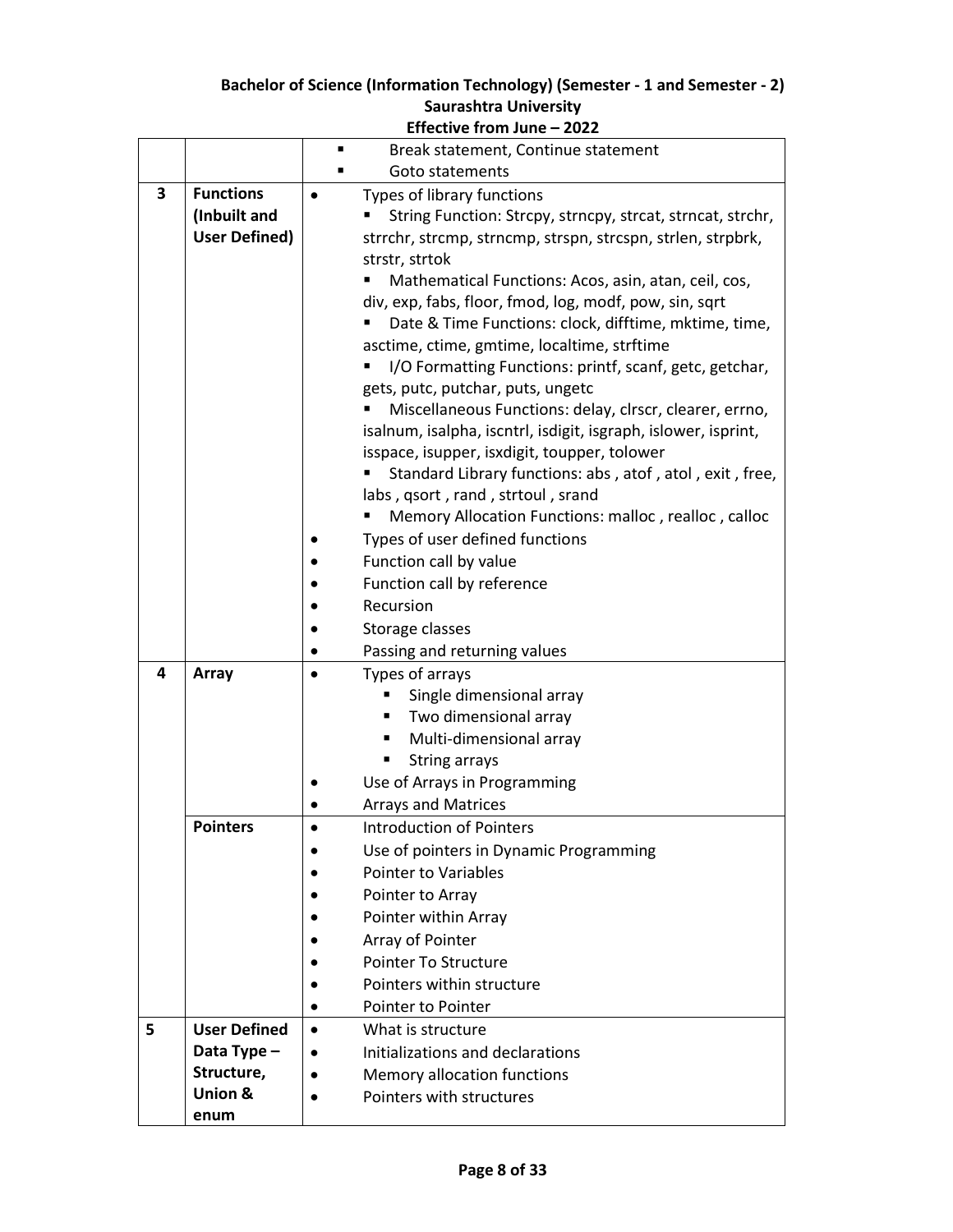|                      | <u> Eliecuve Irom June – Zuzz</u>                                 |
|----------------------|-------------------------------------------------------------------|
|                      | Array with structures                                             |
|                      | User defined function with structures                             |
|                      | Nested structures                                                 |
|                      | Introduction to union                                             |
|                      | Difference between Structure & Union                              |
|                      | <b>Enumerated Type</b>                                            |
| <b>File Handling</b> | Concept of data files                                             |
|                      | File handling                                                     |
|                      | Use of file handling functions                                    |
|                      | fopen, fclose, fprintf, fscanf, getw, putw, fseek,                |
|                      | ftell, rewind , freopen, remove, rename, feof, ferror, fflush,    |
|                      | fgetpos, sprintf, snprintf, vsprintf, vsnprintf, fscanf, vfscanf, |
|                      | setbuf, setvbuf                                                   |
|                      | I/O operations                                                    |
|                      | Command line arguments                                            |

| Seminar            | 5 Lectures |
|--------------------|------------|
| <b>Expert Talk</b> | 5 Lectures |
| <b>Test</b>        | 5 Lectures |

#### **Total Lectures 60 + 15 = 75**

#### **Reference Books:**

- 1. Programming in C, by Pradip Dey & Manas Ghosh, Publisher Oxford
- 2. C: The Complete Reference, by Herbert Schildt, Publisher Tata McGraw Hill.
- 3. Programming in ANSI C Author : E. Balaguruswami.
- 4. Schaum's Outline of Programming with C, By: Byron Gottfried, Publisher Shaum Series
- 5. Programming with ANSI and Turbo C, by Ashok N Kamthane, Publisher Pearson Education
- 6. Let Us C Author : Yashwant Kanetkar.
- 7. Working with C Author: Yashwant Kanitkar.

#### **Course Outcome:**

- $\checkmark$  Able to illustrate and explain basic concepts of programming
- $\checkmark$  Able to understand the concept of control statements.
- $\checkmark$  Able to translate the real-life situations in programming form and solve them using some fundamentals of Programming.
- $\checkmark$  Able to translate the real-life situations in programming form and solve them by storing data into files and analysed user defined data types and test and detect that it is optimized applications.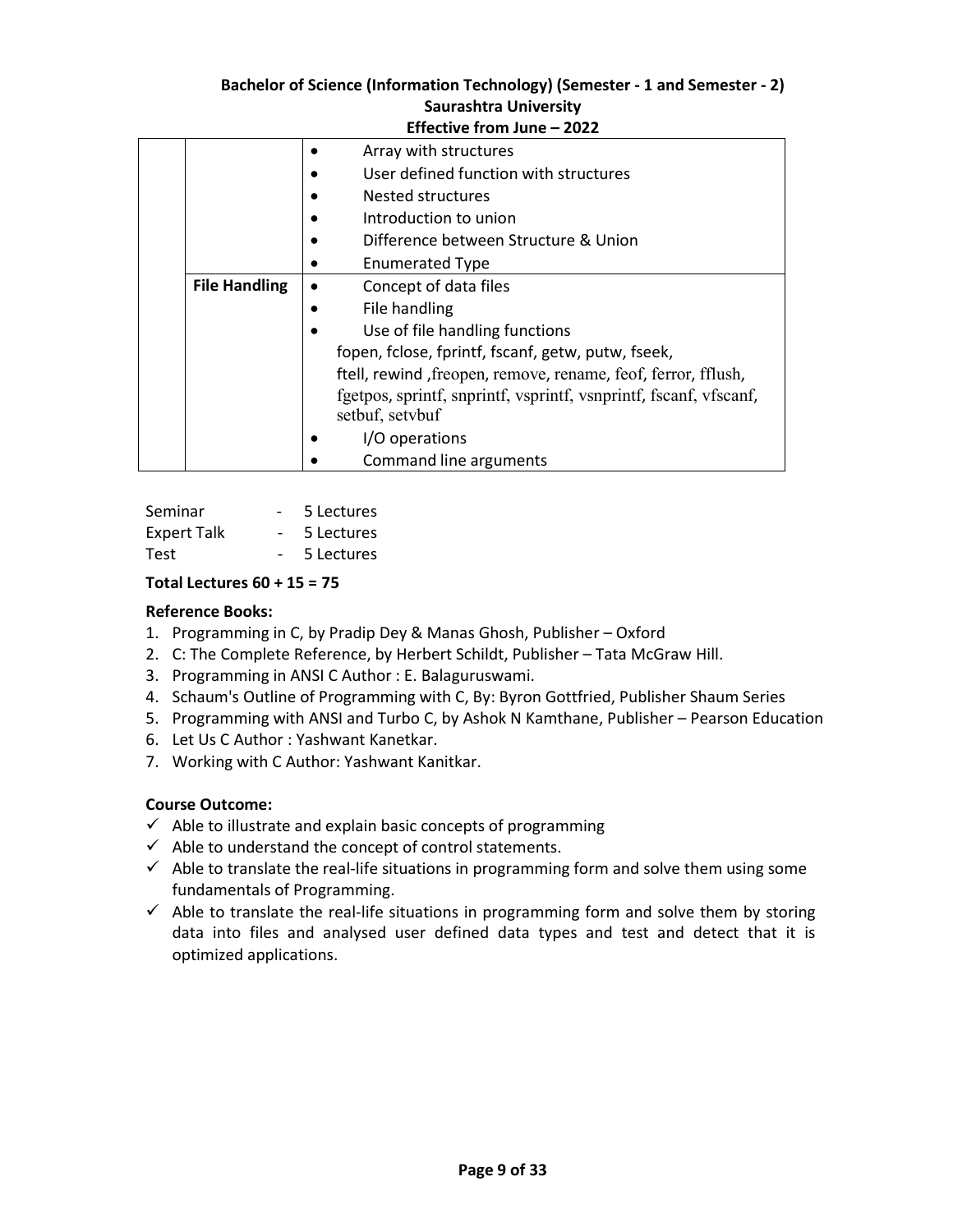ヿ

 $\sqrt{ }$ 

|              | <b>CS-03: COMPUTER FUNDAMENTALS AND EMERGING TECHNOLOGY</b>                                                                                                                                                                                                                                                   |                                                                                                                                                                                                                                                                                                                                                                                                                                                                                                                                                                                                                                                                                                                                       |  |  |  |
|--------------|---------------------------------------------------------------------------------------------------------------------------------------------------------------------------------------------------------------------------------------------------------------------------------------------------------------|---------------------------------------------------------------------------------------------------------------------------------------------------------------------------------------------------------------------------------------------------------------------------------------------------------------------------------------------------------------------------------------------------------------------------------------------------------------------------------------------------------------------------------------------------------------------------------------------------------------------------------------------------------------------------------------------------------------------------------------|--|--|--|
|              | Objectives:<br>Bridge the fundamental concepts of computers with the present level of<br>knowledge of the students.<br>Familiarize peripheral devices, internal and external parts of computer system.<br>Understand Number System like binary, hexadecimal and octal number systems<br>and their arithmetic. |                                                                                                                                                                                                                                                                                                                                                                                                                                                                                                                                                                                                                                                                                                                                       |  |  |  |
| Unit<br>No.  | <b>Topics</b>                                                                                                                                                                                                                                                                                                 | <b>Details</b>                                                                                                                                                                                                                                                                                                                                                                                                                                                                                                                                                                                                                                                                                                                        |  |  |  |
| $\mathbf{1}$ | Introduction to<br><b>Computers</b>                                                                                                                                                                                                                                                                           | <b>Basics of Computers</b><br>$\bullet$<br>o What is Computer?<br>o Characteristics of Computer<br>Processing Cycle<br>(Data<br>○ Data<br>Process<br>$\rightarrow$<br>$\rightarrow$ information)<br>Classification of Computer by Data Processed<br>Analog, Digital and Hybrid Computers<br>$\circ$<br>Classification of Computer by Processing Capabilities<br>٠<br>Micro, Mini, Mainframe and Super Computers<br>$\circ$<br><b>History and Generations of Computers</b><br>o First to Fifth Generation Computers<br>Simple Model of Computer<br>o Input Devices<br>O CPU (Central Processing Unit)<br>o Arithmetic & Logic Unit<br>o Control Unit<br>o Internal Memory<br><b>Output Devices</b><br><b>Secondary Storage Devices</b> |  |  |  |
|              | Internal/External<br>parts used with<br><b>Computer Cabinet</b>                                                                                                                                                                                                                                               | Introduction to Mother board<br>Types of Processors.<br>Dual Core, Core 2 Duo, i2, i3, etc<br>$\circ$<br>Memory structure and Types of Memory<br>RAM (SRAM, DRAM, SO, DDR, etc.)<br>$\circ$<br>ROM (ROM, PROM, EPROM, EEPROM, etc.)<br>$\circ$<br>Slots<br>ISA Slots / PCI Slots / Memory Slots<br>$\circ$<br>Sockets<br>Cables                                                                                                                                                                                                                                                                                                                                                                                                       |  |  |  |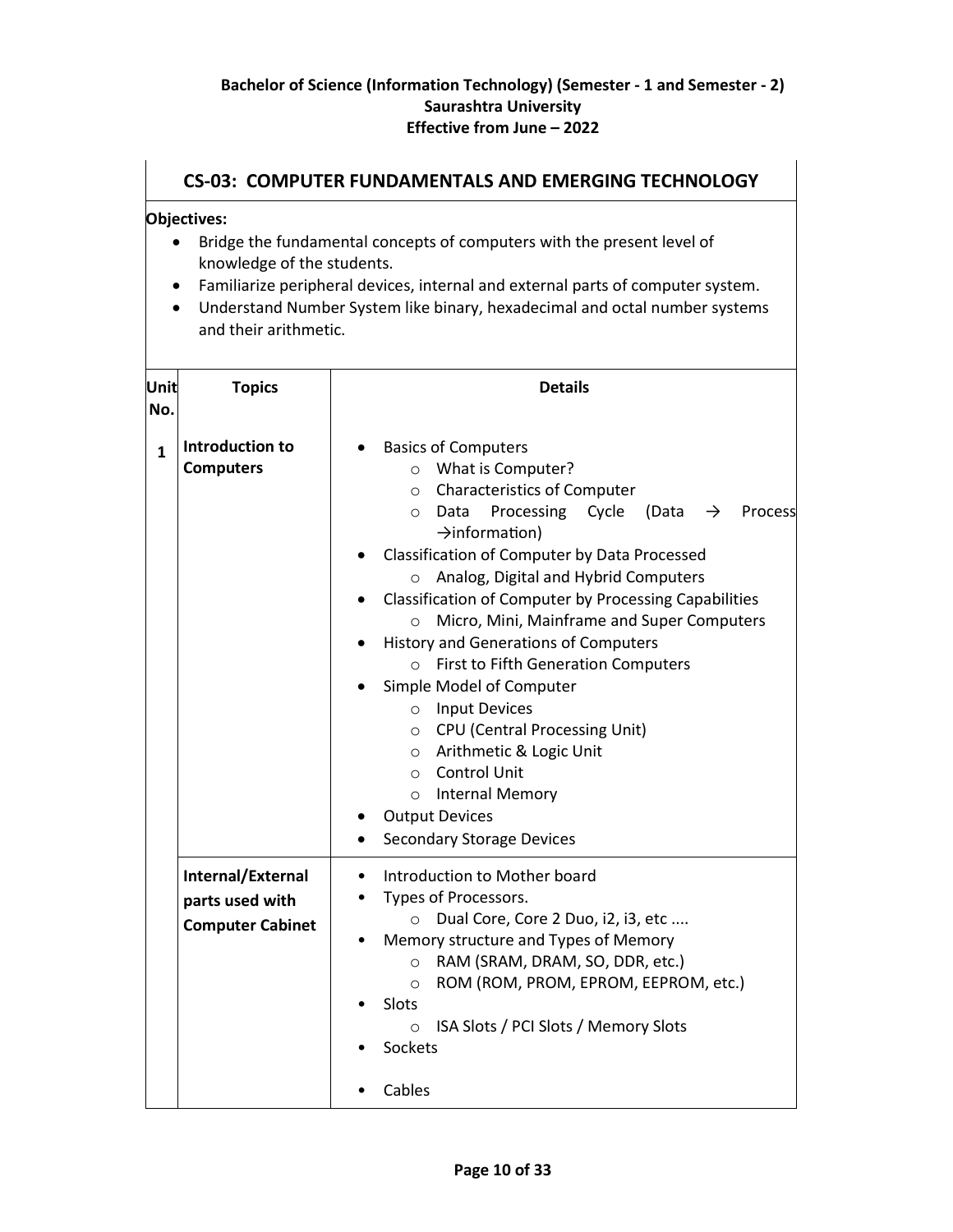|                | Saurashtra University<br>Effective from June - 2022 |                                                                                                                                                                                                                                                                                                                                                                                                                                                                                                                                                                    |  |  |
|----------------|-----------------------------------------------------|--------------------------------------------------------------------------------------------------------------------------------------------------------------------------------------------------------------------------------------------------------------------------------------------------------------------------------------------------------------------------------------------------------------------------------------------------------------------------------------------------------------------------------------------------------------------|--|--|
|                |                                                     | Serial Cable / Parallel Cable / USB Cable<br>$\circ$<br>Ports<br>USB / Serial / Parellel / PS2 / HDMI<br>$\circ$<br><b>Power Devices: UPS</b><br><b>Graphic Cards</b><br>Network card, Sound Card                                                                                                                                                                                                                                                                                                                                                                  |  |  |
| $\overline{2}$ | <b>Input Devices</b>                                | Introduction<br>$\bullet$<br><b>Types of Input Devices</b><br>Keyboard / Mouse / Trackball / Glide - Pad /<br>$\circ$<br>Game Devices Joystick, etc.) / Light Pen / Touch<br>Screen / Digitizers and Graphic Tablet / Mic<br>(Sound Input) / Camera (Photo and Video Input) /<br>POS (Point of Sale) Terminal (Scanners, etc)<br>MIDI(Musical Instrument Digital Interface)<br>$\circ$<br>Keyboard,<br>Wireless Devices (Keyboard, Mouse, etc)<br>$\circ$<br><b>Types of Scanners</b><br>OCR, OMR, MICR, OBR<br>$\circ$                                            |  |  |
|                | Data Storage                                        | Introduction<br><b>Types of Magnetic Storage Devices</b><br>Floppy Disk / Hard Disk (SATA, SSD) / Magnetic<br>$\circ$<br>Tape / Magnetic Disks<br>Storage Mechanism of Magnetic Storage Devices<br>Tracks / Sectors / Clusters / Cylinders<br>$\circ$<br>Reading / Writing Data to and from Storage Devices<br>Seek Time / Rotational Delay - Latency / Access<br>Time / Response Time<br><b>Other Storage Devices</b><br>USB - Pen Drive / CD / DVD / Blu-Rav Disk etc.<br>$\circ$<br>Flash Memory, Cloud Storage(Like Google Drive,<br>$\circ$<br>OneDrive etc.) |  |  |
| 3              | <b>Output Devices</b>                               | <b>Types of Output Devices</b><br><b>CRT Display Units</b><br>Monitor<br>Non CRT display Units<br>LCD / LED / Plasma Displays<br>Types of Printers Impact and Non Impact Printers<br>Plotters<br><b>Other Devices</b><br>Fascimile(FAX)<br>$\circ$                                                                                                                                                                                                                                                                                                                 |  |  |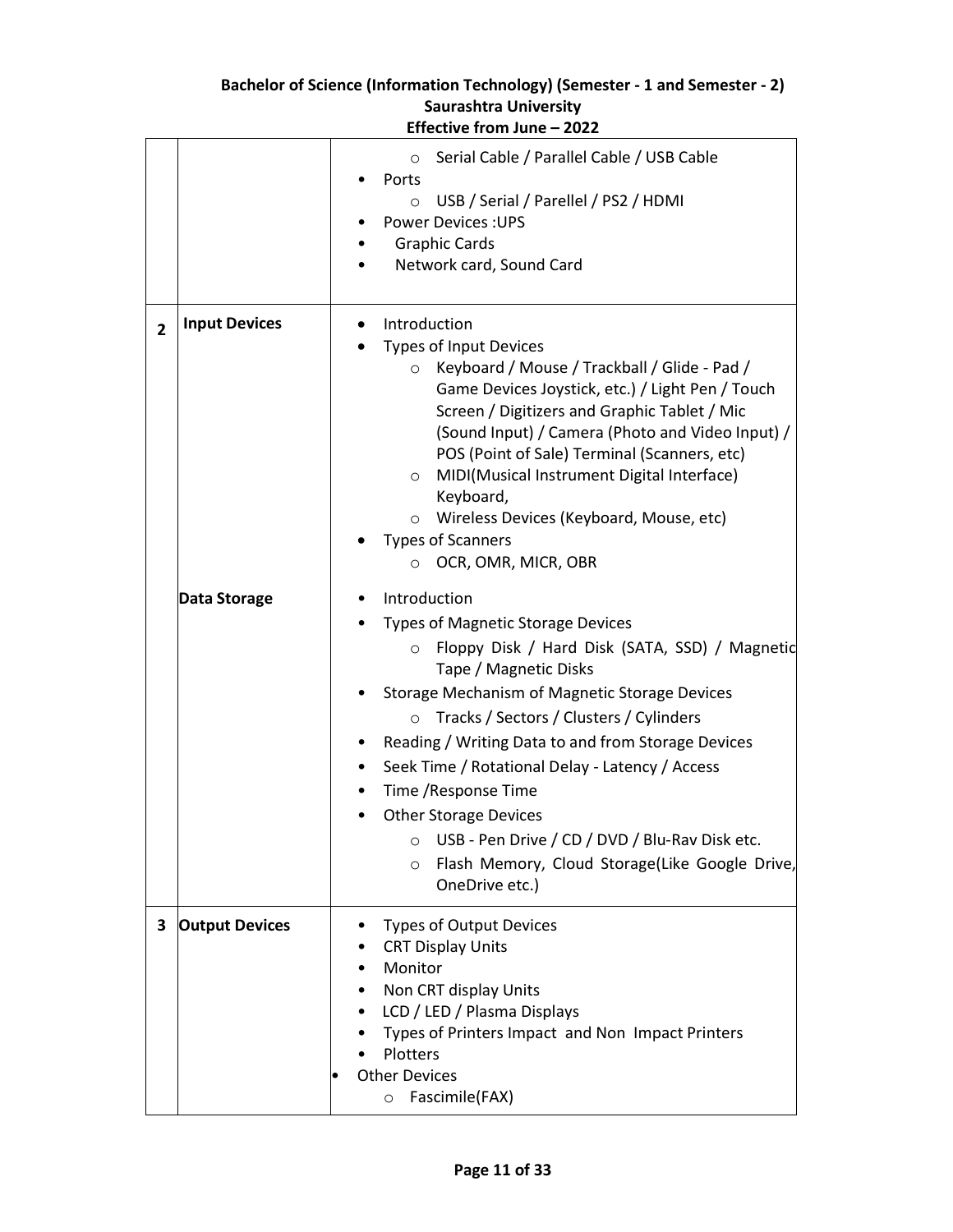| OLED (Organic LED)<br>$\circ$<br>Headphone<br>$\circ$<br><b>SGD (Speech Generating Device)</b><br>$\circ$<br>COM (Computer Output Microfilm)<br>$\circ$<br>Google Glass<br>$\circ$<br><b>Numbering System</b><br>Introduction to Binary Codes /<br>4<br>Nibble / Bit / Byte / Carry Bit / Parity Bit / Sign Bit<br>$\Omega$<br>and Codes<br>KB / MB / GB / TB / HB (etc<br>$\circ$<br><b>Types of Numbering System</b><br>Binary / Octal/Decimal / Hex-Decimal<br>Conversion<br>Binary to Octal, Decimal and Hexa-Decimal<br>$\circ$<br>Decimal to Binary, Octal and Hexa-Decimal<br>$\circ$<br>Octal to Binary, Decimal and Hexa-Decimal<br>$\circ$<br>Hexa-Decimal to Binary, Octal and Decimal<br>$\circ$<br><b>Binary Arithmetic</b><br>Addition<br>$\circ$<br>Subtraction (1's Compliment and 2's Compliment)<br>$\circ$<br><b>Division</b><br>$\circ$<br>Multiplication<br>$\circ$<br><b>Types of Codes</b><br>ASCII/BCD / EBCDIC / UniCode<br>$\circ$<br>Parity Check<br>Event Parity System / Odd Parity System<br>$\circ$<br>Introduction<br>Languages,<br><b>Operating Systems</b><br>Translator (Assembler / Compiler / Interpreter)<br>and Software<br><b>Types of Languages</b><br><b>Packages</b><br>Machine Level Language<br>$\circ$<br>Assembly Level Language<br>$\circ$<br>High Level Language (3GL, 4GL, 5GL, etc.)<br>O<br><b>Types of Operating Systems</b><br><b>Batch Operating System</b><br>$\circ$<br>Multi Processing Operating System<br>O<br><b>Time Sharing Operating System</b><br>$\circ$<br>Online and Real Time Operating System<br>$\circ$<br>Uses and applications of Software Packages | <b>Saurashtra University</b><br>Effective from June - 2022 |                                 |  |  |
|------------------------------------------------------------------------------------------------------------------------------------------------------------------------------------------------------------------------------------------------------------------------------------------------------------------------------------------------------------------------------------------------------------------------------------------------------------------------------------------------------------------------------------------------------------------------------------------------------------------------------------------------------------------------------------------------------------------------------------------------------------------------------------------------------------------------------------------------------------------------------------------------------------------------------------------------------------------------------------------------------------------------------------------------------------------------------------------------------------------------------------------------------------------------------------------------------------------------------------------------------------------------------------------------------------------------------------------------------------------------------------------------------------------------------------------------------------------------------------------------------------------------------------------------------------------------------------------------------------------------------|------------------------------------------------------------|---------------------------------|--|--|
|                                                                                                                                                                                                                                                                                                                                                                                                                                                                                                                                                                                                                                                                                                                                                                                                                                                                                                                                                                                                                                                                                                                                                                                                                                                                                                                                                                                                                                                                                                                                                                                                                              |                                                            |                                 |  |  |
| $\circ$<br><b>Spread Sheet Packages</b><br>$\circ$<br><b>Graphical Packages</b><br>$\circ$<br>Database Packages I<br>$\circ$<br><b>Presentation Packages</b><br>$\circ$                                                                                                                                                                                                                                                                                                                                                                                                                                                                                                                                                                                                                                                                                                                                                                                                                                                                                                                                                                                                                                                                                                                                                                                                                                                                                                                                                                                                                                                      |                                                            | <b>Word Processing Packages</b> |  |  |

# **Bachelor of Science (Information Technology) (Semester - 1 and Semester - 2)**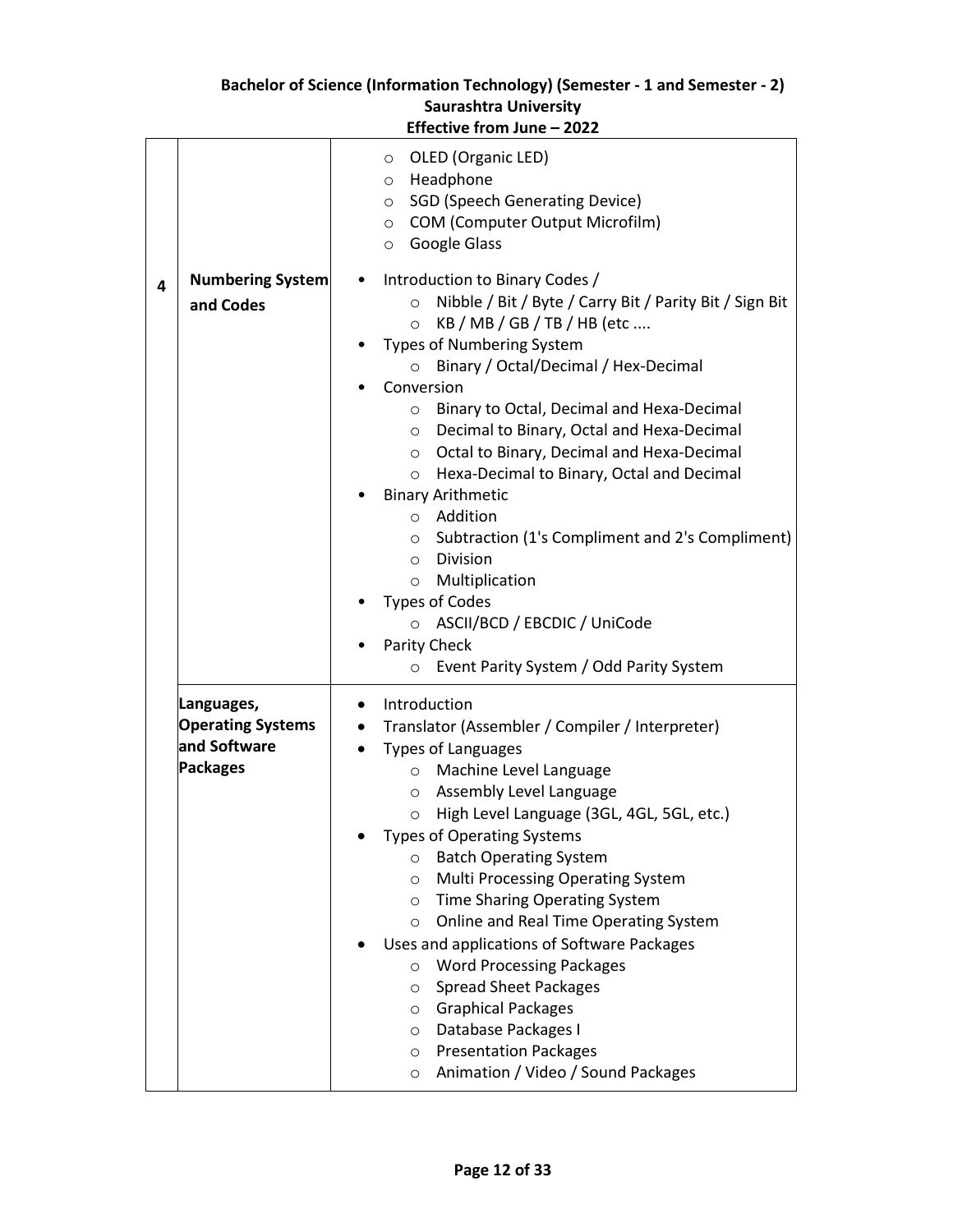| 5 | <b>Emerging</b><br><b>Technologies and</b><br>Virus | Different Communication methods<br>GIS / GPS / COMA / GSM<br>$\circ$<br><b>Communication Devices I</b><br>Cell Phones / Modem / Infrared / Bluetooth /<br>$\Omega$<br>WiFi/LiFi/SLM(Spatial Light Modulator)<br><b>Virus</b><br>Introduction to Virus and related terms<br>$\circ$<br>O Origin and History<br><b>O</b> Types of Virus<br>Problems and Protection from Virus<br>$\circ$<br><b>Cloud Computing</b><br>$\bullet$<br>What is Cloud Computing?<br>$\circ$<br>Characteristic & Service Models(laas, Paas, Saas)<br>$\circ$<br>o Architecture<br>○ Security & Privacy                        |
|---|-----------------------------------------------------|-------------------------------------------------------------------------------------------------------------------------------------------------------------------------------------------------------------------------------------------------------------------------------------------------------------------------------------------------------------------------------------------------------------------------------------------------------------------------------------------------------------------------------------------------------------------------------------------------------|
|   | <b>Important Terms</b><br>and Acronyms              | <b>ATM</b><br>$\bullet$<br>Backup / Restore<br>Hard Copy / Soft Copy<br>$\bullet$<br>Bus / Data Bus<br>$\bullet$<br>Buffer and types / Spooling<br>$\bullet$<br>Cursor / Pointer / Icon<br>$\bullet$<br><b>E-Mail I Attachment</b><br><b>CLII GUI</b><br>Compiler and its types<br>$\bullet$<br>Drive I Directory (Folder) / File / Path<br>Menu / Popup Menu / Toolbar<br>$\bullet$<br>Shutdown / Reboot / Restart<br>$\bullet$<br>Syntax / Wild Card Characters<br>$\bullet$<br>Optical Fiber (Fiber Optic).<br>$\bullet$<br>Net meeting<br>Printing Speed (CPS, CPM, LPM, DPI, PPM)<br>Peripherals |

| Seminar            | 5 Lectures |
|--------------------|------------|
| <b>Expert Talk</b> | 5 Lectures |
| <b>Test</b>        | 5 Lectures |

#### **Total Lectures 60 + 15 = 75**

#### **Reference Books:**

- 1. Computer Fundamentals By P.K.Sinha.
- 2. Fundamental of IT for BCA By S.Jaiswal.
- 3. Engineering Physics By V.K.Gaur.
- 4. Teach Yourself Assembler By Goodwin.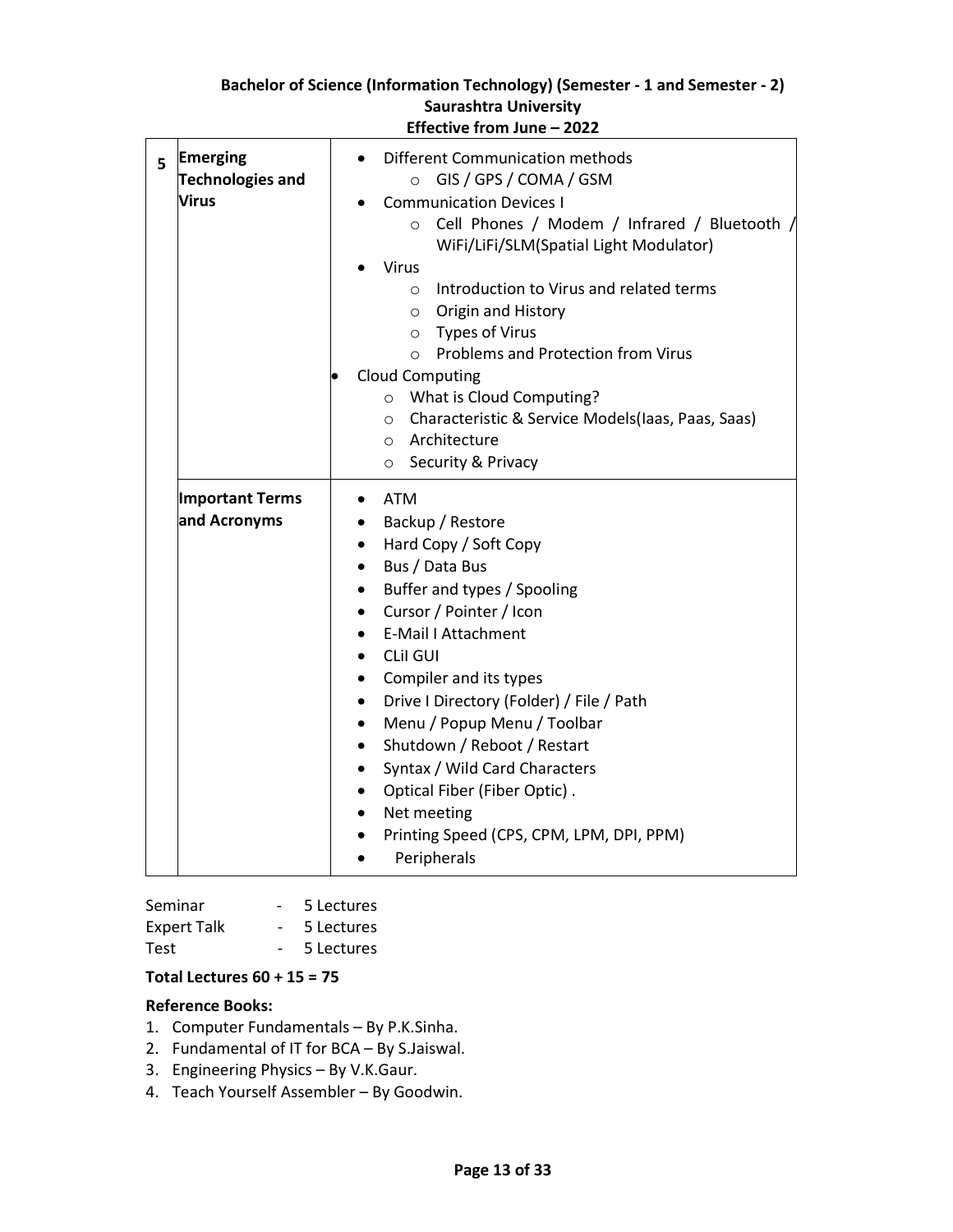#### **Course Outcome:**

- $\checkmark$  Able to explore the fundamental concepts of computers
- $\checkmark$  Able to Understand peripheral devices, internal and external parts of computer system.
- $\checkmark$  Able to Understand Number System like binary, hexadecimal and octal number systems and their arithmetic.
- $\checkmark$  Able to recognize the emerging technologies
- $\checkmark$  Able to differentiate the types of virus

#### **Additional Topics (Not to be asked in examination ) :**

Student should be aware of followings

- To Format Hard Disk
- Installation of OS, multi-OS and other packages
- Use of DOS commands
- Operating of Accounting Software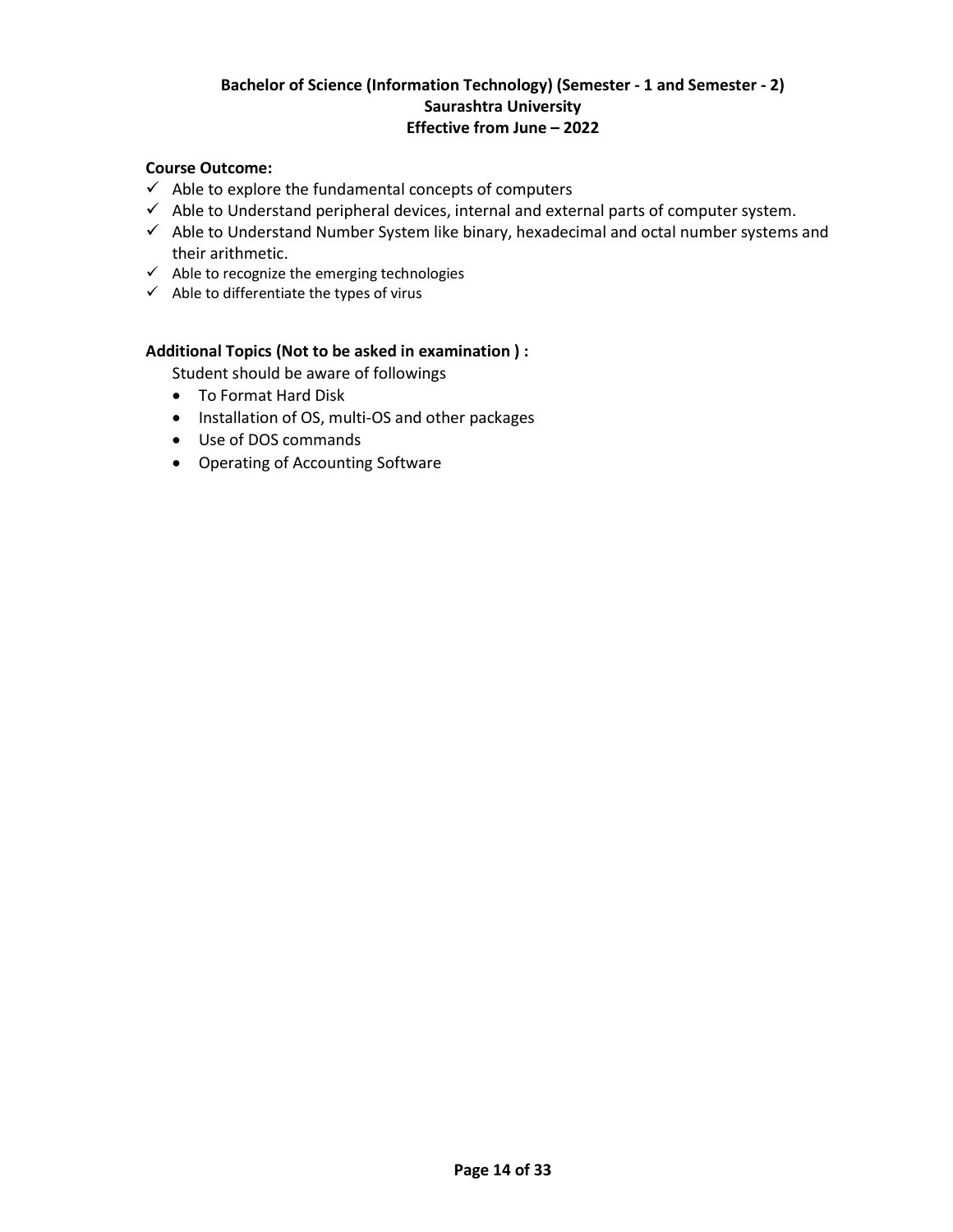#### **CS-04: NETWORKING & INTERNET ENVIRONMENT**

**Objectives:**

- To give brief idea about Computer Network and Internet Environment
- To be able to design and develop static and/or interactive website using HTML5, CSS and Javascript.
- To become familiar with different web elements.
- To get intermediate knowledge of CSS3, Javascript and Bootstrap Framework

| Unit<br>No.                                                                        | <b>Topic</b>                                        | <b>Detail</b>                                                                                                                                                                                                                                                                                                                                                                                                                                                           |  |
|------------------------------------------------------------------------------------|-----------------------------------------------------|-------------------------------------------------------------------------------------------------------------------------------------------------------------------------------------------------------------------------------------------------------------------------------------------------------------------------------------------------------------------------------------------------------------------------------------------------------------------------|--|
| <b>Introduction to</b><br>1<br>Computer<br>Network and it's<br><b>Applications</b> |                                                     | <b>Computer Network</b><br>$\bullet$<br><b>Type of Computer Network</b><br>$\bullet$<br>Different Terminologies used in Computer Network<br>$\bullet$<br>Internet, ISP (Internet Service Provider), Intranet,<br>VSAT (very small aperture terminal), URL, Portal,<br>Domain Name Server, World Wide Web (WWW),<br>Search Engine, Remote Login, Telnet, Email, E-<br>Commerce, E-Business, E-Governance,<br>Mobile<br>Commerce                                          |  |
|                                                                                    |                                                     | Website Basics (WebPages; Hyper Text Transfer<br>Protocol, File Transfer Protocol, Domain Names; URL;<br>Protocol<br>Address;<br>Website[Static,<br>Dynamic,<br>Responsive etc], Web browser, Web Servers; Web<br>Hosting                                                                                                                                                                                                                                               |  |
| $\overline{2}$                                                                     | <b>Basic of HTML &amp;</b><br><b>Advance HTML 5</b> | <b>Fundamental of HTML</b><br>$\bullet$<br><b>Basic Tag and Attribute</b><br>$\bullet$<br>The Formatting Tags<br>The List Tags<br>$\bullet$<br>Link Tag<br>$\bullet$<br>inserting special characters,<br>adding images and Sound,<br>lists types of lists<br>$\bullet$<br>Table in HTML<br>Frame in HTML<br>Forms<br>HTML 5 & Syntax<br>HTML5 Document Structure (section, article,<br>$\circ$<br>aside, header, footer, nav, dialog, figure)<br>O Attributes of HTML 5 |  |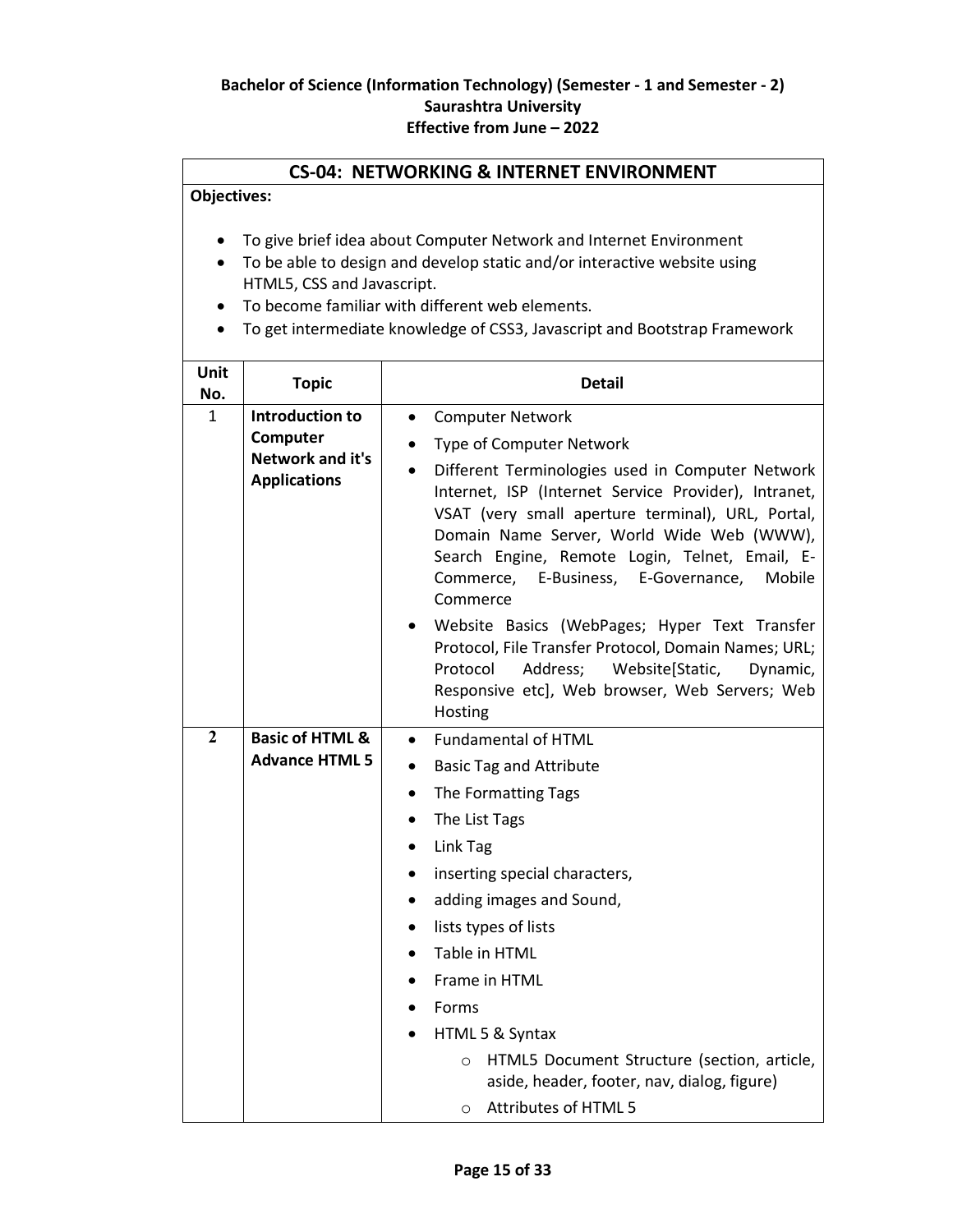| Effective from June - 2022 |                        |                                                          |  |
|----------------------------|------------------------|----------------------------------------------------------|--|
|                            |                        | Web Form (datetime, date, month, week,<br>Ω              |  |
|                            |                        | time, number, range, email, url)                         |  |
|                            |                        | Audio / Video - Canvas<br>$\circ$                        |  |
| 3                          | <b>Cascading Style</b> | Introduction to CSS                                      |  |
|                            | Sheet & CSS 3          | Types of Style Sheets                                    |  |
|                            |                        | Class & ID Selector                                      |  |
|                            |                        | <b>CSS Pseudo</b>                                        |  |
|                            |                        | <b>CSS Font Properties</b>                               |  |
|                            |                        | • CSS Text Properties                                    |  |
|                            |                        | <b>CSS Background Properties</b>                         |  |
|                            |                        | <b>CSS List Properties</b>                               |  |
|                            |                        | <b>CSS Margin Properties</b>                             |  |
|                            |                        | <b>CSS Comments</b>                                      |  |
|                            |                        | CSS <sub>3</sub>                                         |  |
|                            |                        | <b>Border Property</b><br>$\circ$                        |  |
|                            |                        | Background & Gradient Property<br>$\circ$                |  |
|                            |                        | Drop Shadow Property - 2D & 3D Transform<br>$\circ$      |  |
|                            |                        | Property                                                 |  |
|                            |                        | o Transition Property                                    |  |
|                            |                        | <b>Box Sizing Property</b><br>$\circ$                    |  |
|                            |                        | <b>Position Property</b><br>$\circ$                      |  |
|                            |                        | <b>Media Query</b>                                       |  |
|                            |                        | <b>CSS Flexbox Properties</b><br>$\bullet$               |  |
|                            |                        | (display, flex-direction, flex-wrap, flex-flow, justify- |  |
|                            |                        | content, align-items, align-content, gap row-gap,        |  |
|                            |                        | column-gap)                                              |  |
|                            |                        | <b>CSS Advance Properties</b>                            |  |
|                            |                        | (Overflow, text-overflow, Cursor, Visibility, filter,    |  |
|                            |                        | backdrop-filter, object-fit)                             |  |
|                            |                        | How to use Google Fonts & Custom Fonts (@font-face)<br>٠ |  |
|                            |                        | <b>BEM Naming Convention</b>                             |  |
| 4                          | <b>Java Script</b>     | Introduction to JavaScript<br>$\bullet$                  |  |
|                            |                        | Variables                                                |  |
|                            |                        | JavaScript Operators                                     |  |
|                            |                        | <b>Conditional Statements</b>                            |  |
|                            |                        | JavaScript Loops                                         |  |
|                            |                        | JavaScript Break and Continue Statements                 |  |
|                            |                        | <b>Dialog Boxes</b>                                      |  |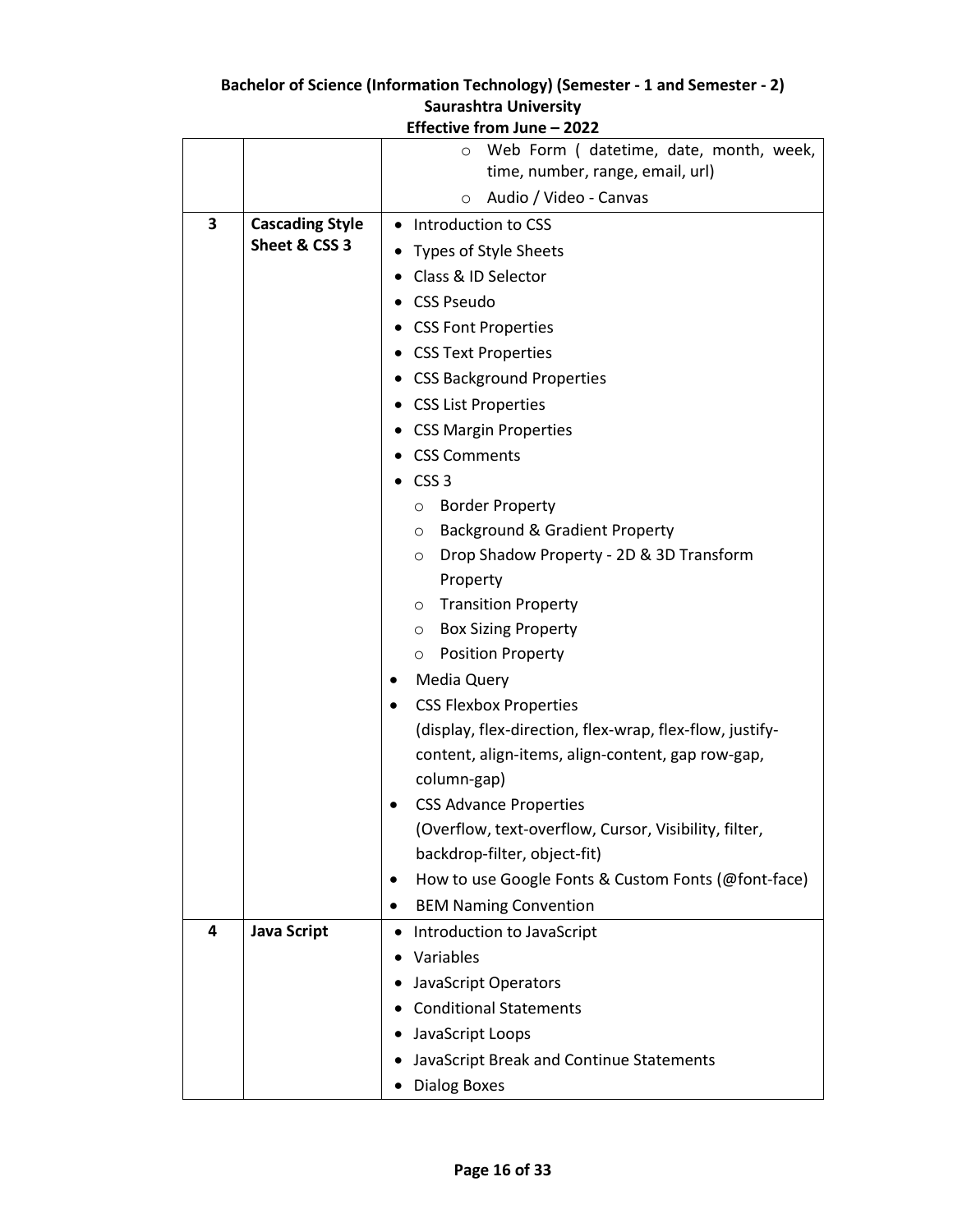| Saurashtra University      |                  |                                                                                                        |
|----------------------------|------------------|--------------------------------------------------------------------------------------------------------|
| Effective from June - 2022 |                  |                                                                                                        |
|                            |                  | JavaScript Arrays                                                                                      |
|                            |                  | JavaScript User Define Function<br>$\bullet$                                                           |
|                            |                  | <b>Built in Function</b>                                                                               |
|                            |                  | (string, Maths, Array, Date)                                                                           |
|                            |                  | Events<br>$\bullet$                                                                                    |
|                            |                  | (onclick, ondblclick, onmouseover, onmouseout,                                                         |
|                            |                  | onkeypress, onkeyup, onfocus, onblur, onload,                                                          |
|                            |                  | onchange, onsubmit, onreset)                                                                           |
|                            |                  | DOM & History Object<br>٠                                                                              |
|                            |                  | Form Validation & E-mail Validation                                                                    |
|                            |                  |                                                                                                        |
| 5                          | <b>Bootstrap</b> | Introduction to Bootstrap                                                                              |
|                            | <b>Framework</b> | Bootstrap Layout (Container, Row, Columns, Responsive                                                  |
|                            |                  | classes, Offset Column, Reordering Columns)                                                            |
|                            |                  | Bootstrap Content (Typography, Tables, Images, Forms)                                                  |
|                            |                  | Bootstrap Components (Navbar, Navs and tabs, Dropdowns,                                                |
|                            |                  | Buttons, Button Groups, Breadcrumb, Pagination, Labels,                                                |
|                            |                  | Alerts, Progress Bars, Accordion, Card, Modal)Bootstrap                                                |
|                            |                  | Utilities (Colors, Background, Borders, Display, Overflow,<br>Position, Spacing, Text, Vertical align) |

| Bachelor of Science (Information Technology) (Semester - 1 and Semester - 2) |
|------------------------------------------------------------------------------|
| <b>Saurashtra University</b>                                                 |

| Seminar            | $-5$ Lectures |
|--------------------|---------------|
| <b>Expert Talk</b> | – 5 Lectures  |
| <b>Test</b>        | – 5 Lectures  |
|                    |               |

**Total Lectures: 60 + 15 = 75**

#### **Reference Books:**

- 1. HTML in 10 steps or less Laurie Ann Ulrich, Robert G. Fuller
- 2. Internet: The Complete Reference –Young.
- 3. World Wide Web Design with Html -C Xavier.
- 4. Internet for Every One –Leon.
- 5. Practical Html 4.O -Lee Philips.
- 6. MCSE Networking Essential Training Guides.
- 7. Benjamin Jakobus, Jason Marah, "Mastering BootStrap 4" 2nd Edition
- 8. Matt Lambert "Learning BootStrap 4", Packt Publishing

#### **Course Outcome**

- $\checkmark$  Able to understand Computer Network and Internet Environment
- $\checkmark$  Able to understand design and develop static and/or interactive website using HTML5, CSS and Javascript.
- $\checkmark$  Able to explore different web elements.
- $\checkmark$  Able to understand knowledge of CSS3, Javascript and Bootstrap Framework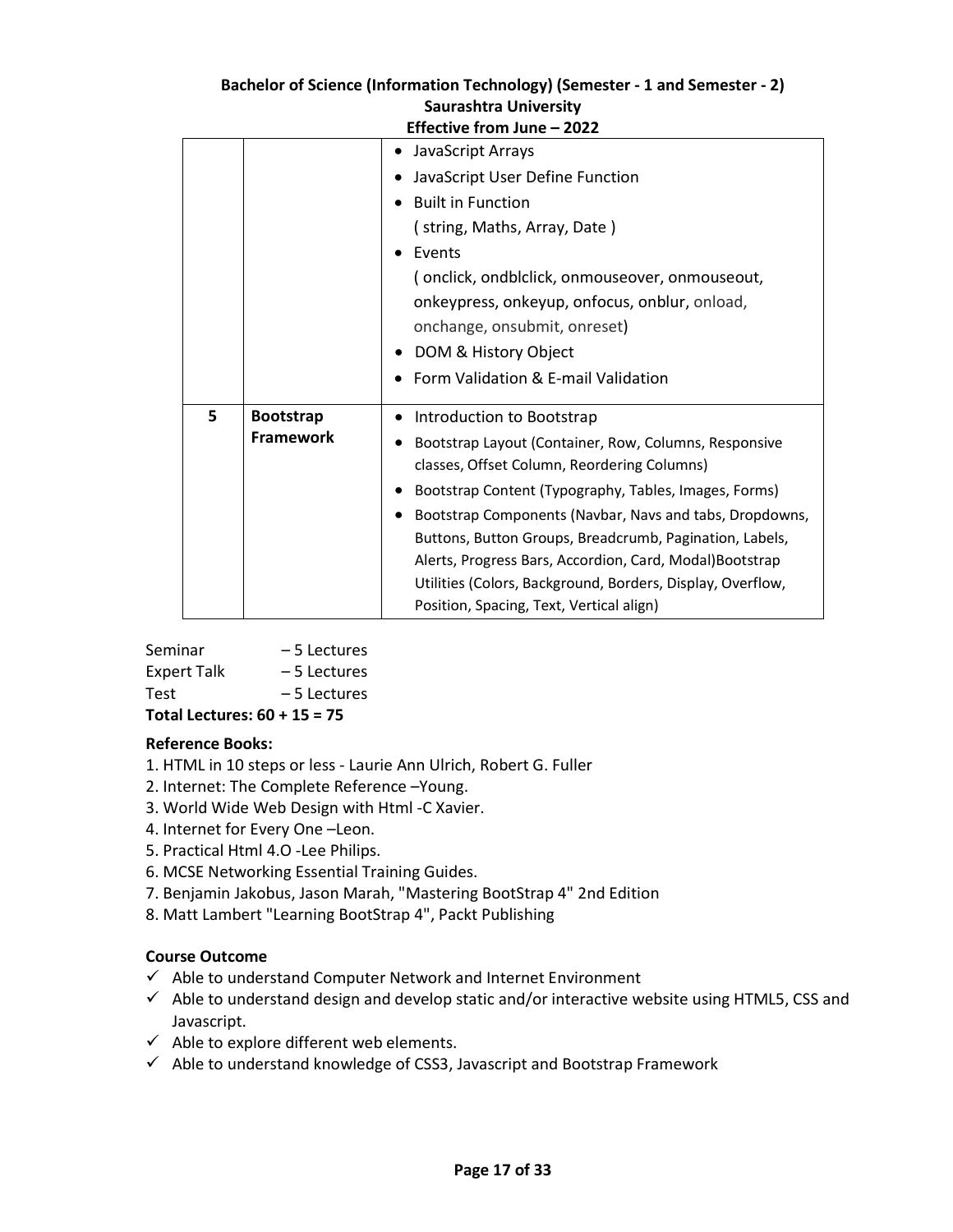| CS-05 : PRACTICALS-1 (based On CS - 04 & PC Software)                 |              |
|-----------------------------------------------------------------------|--------------|
| <b>Topics</b>                                                         | <b>Marks</b> |
| HTML-5, CSS-3, MS – Word, MS – Excel, MS – Power Point, MS-Access and | 100          |
| Macromedia Dream weaver                                               |              |

|                           | $CS-06$ : PRACTICALS-2 (based On CS - 02) |              |
|---------------------------|-------------------------------------------|--------------|
|                           | <b>Topics</b>                             | <b>Marks</b> |
| Programming in C Language |                                           | 100          |

#### **Note :**

- Each session is of 3 hours for the purpose of practical Examination.
- Practical examination may be arranged before or after theory exam

#### **Additional Topics to be taught during the semester – 1 (Not to be asked in examination):**

Case studies of DBMS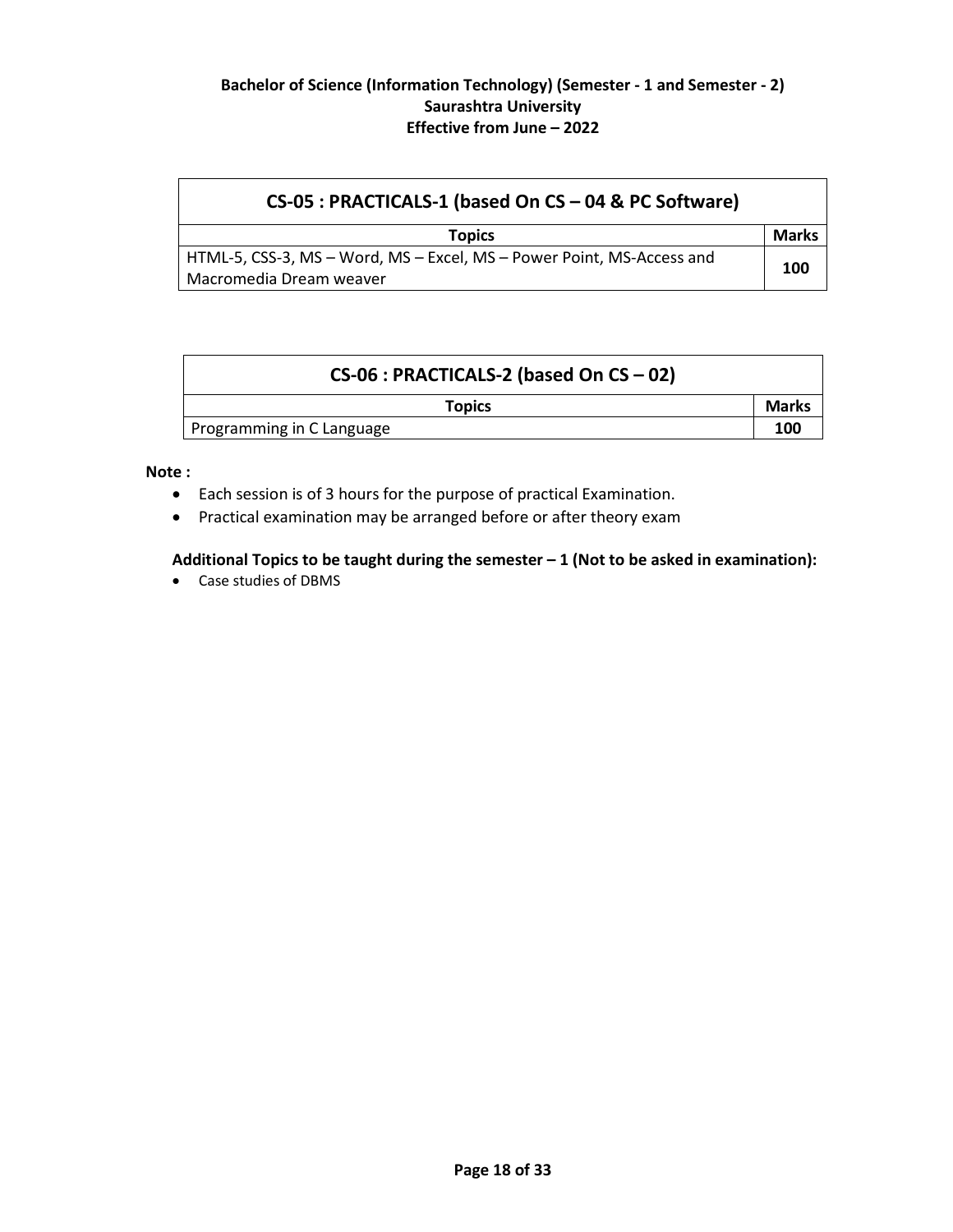# **B.Sc. (I.T.) (Semester – 2)**

| SR.<br>NO.                    | <b>COURSE</b>                                                      | No. OF<br>LECT./Lab.<br><b>PER</b><br><b>WEEK</b> | <b>CREDIT</b> |
|-------------------------------|--------------------------------------------------------------------|---------------------------------------------------|---------------|
| 1.                            | $CS - 07$<br>DATA STRUCTURE USING C LANGUAGE                       | 5                                                 | 5             |
| 2.                            | $CS - 08$<br><b>WEB PROGRAMMING</b>                                | 5                                                 | 5             |
| 3.                            | $CS - 09$<br><b>COMPUTER ORGANIZATION &amp; ARCHITECTURE</b>       | 5                                                 | 5             |
| 4.                            | $CS - 10$<br>SAD, SOFTWARE QUALITY ASSURANCE AND<br><b>TESTING</b> | 5                                                 | 5             |
| 5.                            | $CS - 11$<br>PRACTICALS-1 (BASED ON CS-07)                         | 5                                                 | 5             |
| 6.                            | $CS - 12$<br>PRACTICALS-2 (BASED ON CS-08)                         | 5                                                 | 5             |
| Total Credits of Semester - 2 |                                                                    |                                                   |               |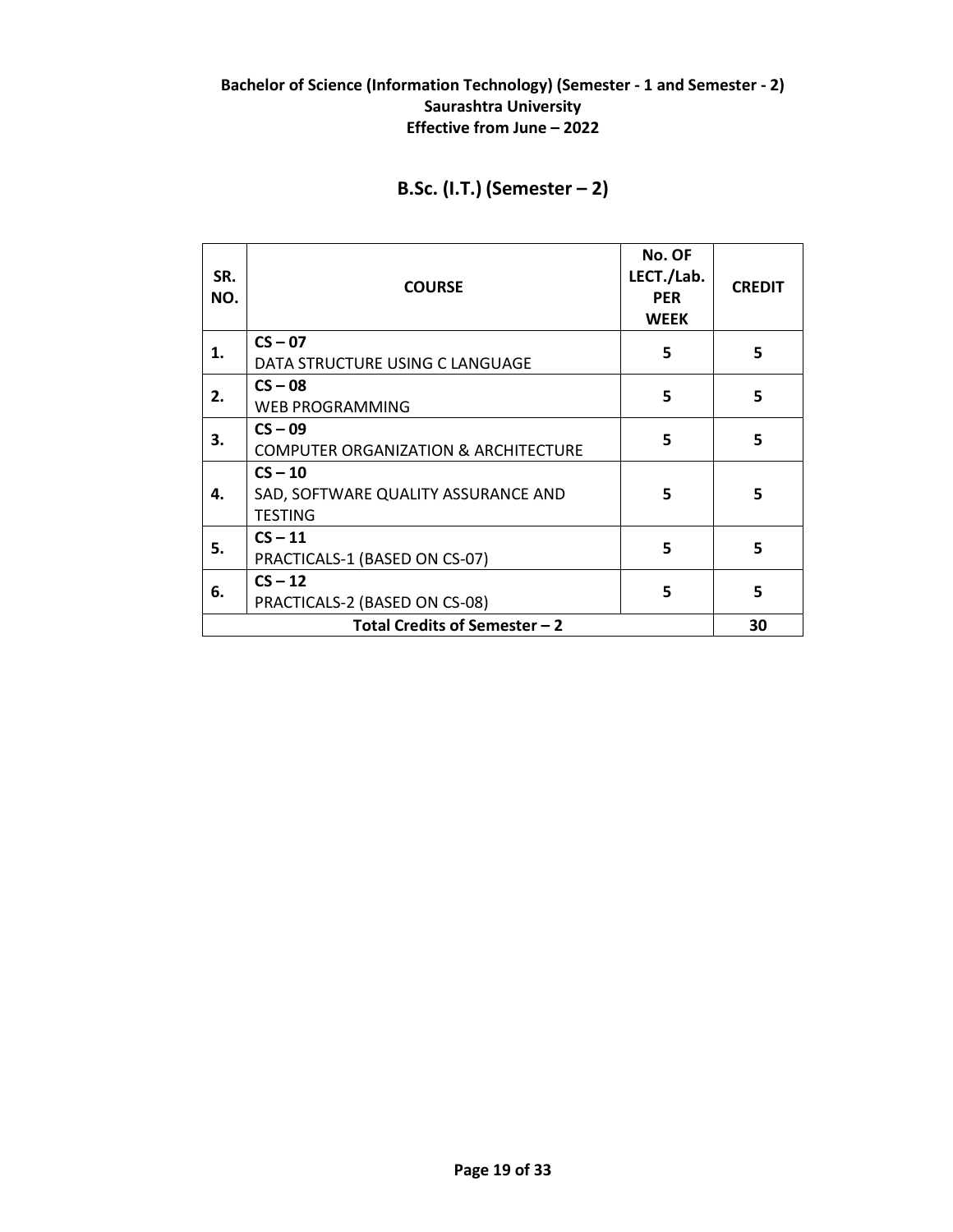#### **CS-07: DATA STRUCTURE USING C LANGUAGE**

#### **Objectives:**

- To provide the knowledge of basic data structures and their implementations.
- To understand importance of data structures in context of writing efficient programs.
- To develop skills to apply appropriate data structures in problem solving

#### **Prerequisites:**

|                         | <b>Computer Programming Knowledge</b> |                                                             |  |
|-------------------------|---------------------------------------|-------------------------------------------------------------|--|
| Sr.<br>No.              | <b>Topic</b>                          | <b>Detail</b>                                               |  |
| $\mathbf{1}$            | Algorithm                             | The analysis of algorithm.<br>$\bullet$                     |  |
|                         | <b>Analysis</b>                       | Time and space complexities.<br>$\bullet$                   |  |
|                         |                                       | Asymptotic notation.<br>$\bullet$                           |  |
|                         |                                       | Classes of algorithm.<br>$\bullet$                          |  |
|                         |                                       | <b>Big-Oh Notation</b><br>$\bullet$                         |  |
|                         |                                       | <b>Big-Omega Notation</b><br>$\bullet$                      |  |
|                         | <b>Advanced</b>                       | Dynamic allocation and de-allocation of memory<br>$\bullet$ |  |
|                         | <b>Concepts</b>                       | function malloc(size)                                       |  |
|                         | of C                                  | function calloc(n,size)                                     |  |
|                         |                                       | function free(block)<br>٠                                   |  |
|                         |                                       | Dangling pointer problem.<br>٠                              |  |
|                         |                                       | <b>Enumerated constants</b><br>$\bullet$                    |  |
| $\overline{2}$          | Sorting and                           | <b>Bubble sorting</b><br>$\bullet$                          |  |
|                         | <b>Searching</b>                      | Insertion sorting<br>$\bullet$                              |  |
|                         |                                       | <b>Quick sorting</b><br>$\bullet$                           |  |
|                         |                                       | <b>Bucket sorting</b><br>$\bullet$                          |  |
|                         |                                       | Merge sorting                                               |  |
|                         |                                       | Selection sorting                                           |  |
|                         |                                       | Shell sorting<br>$\bullet$                                  |  |
|                         |                                       | Basic searching technique<br>$\bullet$                      |  |
|                         |                                       | Index searching<br>$\bullet$                                |  |
|                         |                                       | Sequential searching                                        |  |
|                         |                                       | <b>Binary searching</b>                                     |  |
| $\overline{\mathbf{3}}$ | <b>Introduction</b>                   | Primitive and simple structures                             |  |
|                         | To data                               | Linear and nonlinear structures file organization.          |  |
|                         | <b>Structure</b>                      |                                                             |  |
|                         | <b>Elementary</b>                     | <b>Stack</b>                                                |  |
|                         | <b>Data Structure</b>                 | Definition                                                  |  |
|                         |                                       | Operations on stack                                         |  |
|                         |                                       | Implementation of stacks using arrays                       |  |
|                         |                                       | Function to insert an element into the stack                |  |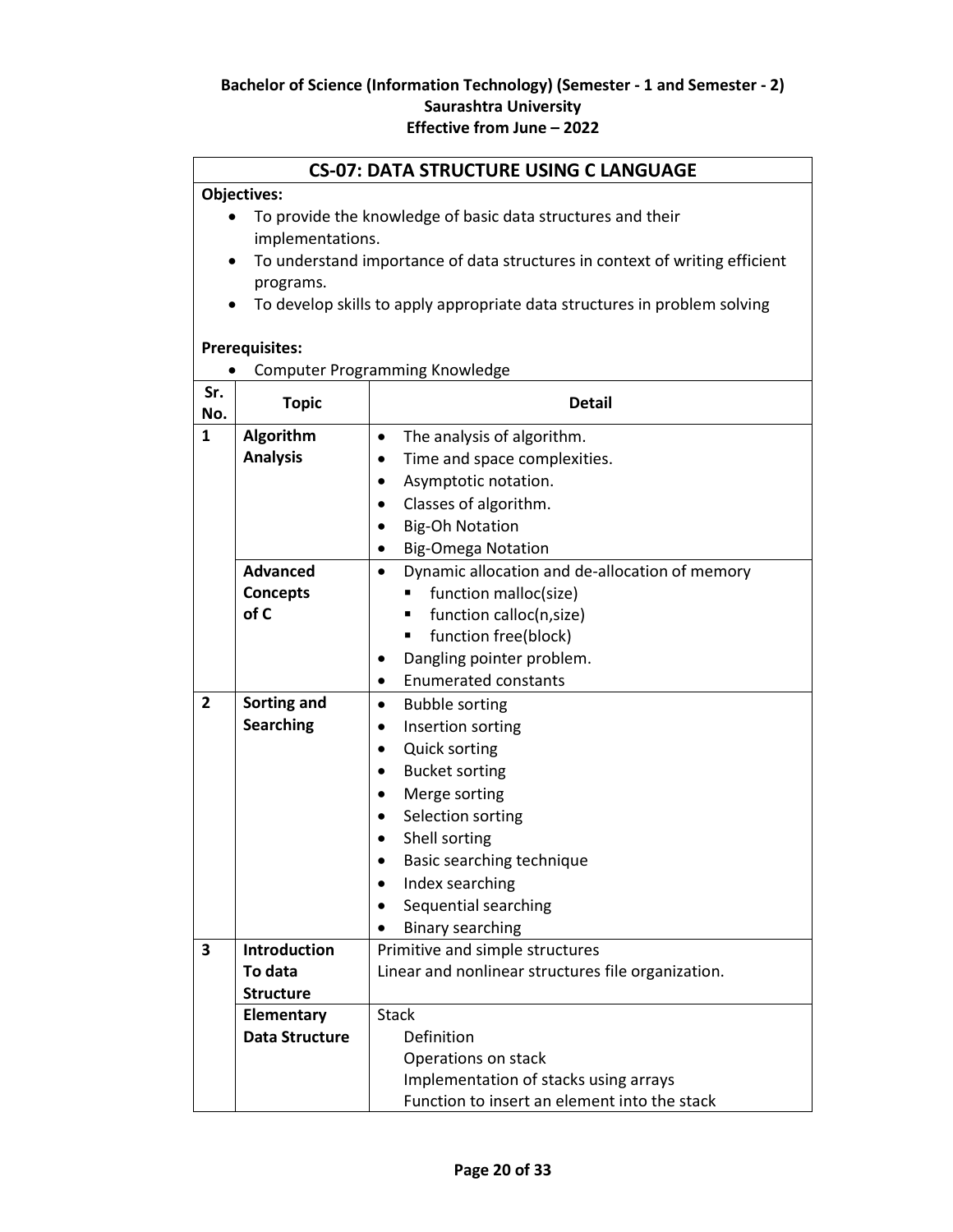|   | Effective from June - 2022 |                                                                                         |  |  |
|---|----------------------------|-----------------------------------------------------------------------------------------|--|--|
|   |                            | Function to delete an element from the stack                                            |  |  |
|   |                            | Function to display the items                                                           |  |  |
|   |                            | <b>Recursion and stacks</b>                                                             |  |  |
|   |                            | Evaluation of expressions using stacks                                                  |  |  |
|   |                            | Postfix expressions                                                                     |  |  |
|   |                            | Prefix expression                                                                       |  |  |
|   |                            | Queue                                                                                   |  |  |
|   |                            | Introduction                                                                            |  |  |
|   |                            | Array implementation of queues                                                          |  |  |
|   |                            | Function to insert an element into the queue                                            |  |  |
|   |                            | Function to delete an element from the queue                                            |  |  |
|   |                            | Circular queue                                                                          |  |  |
|   |                            | Function to insert an element into the queue                                            |  |  |
|   |                            | Function for deletion from circular queue                                               |  |  |
|   |                            | Circular queue with array implementation                                                |  |  |
|   |                            | Deques                                                                                  |  |  |
|   |                            | Priority queues                                                                         |  |  |
| 4 | <b>Linked List &amp;</b>   | Applications of the linked lists<br>$\bullet$                                           |  |  |
|   | Implementation             | Types of Linked Lists                                                                   |  |  |
|   |                            | Singly Linked List<br>$\circ$                                                           |  |  |
|   |                            | O Doubly linked list                                                                    |  |  |
|   |                            | <b>Header Linked List</b><br>$\circ$                                                    |  |  |
|   |                            | <b>Circular Linked List</b><br>$\circ$                                                  |  |  |
|   |                            |                                                                                         |  |  |
|   |                            | Implementation using Singly Linked List, Doubly Linked<br>$\bullet$                     |  |  |
|   |                            | List and Circular Singly Linked List<br>Insertion of a node at the beginning<br>$\circ$ |  |  |
|   |                            | Insertion of a node at the end<br>$\circ$                                               |  |  |
|   |                            | Insertion of a node after a specified node<br>$\circ$                                   |  |  |
|   |                            |                                                                                         |  |  |
|   |                            | Traversing the entire linked list<br>$\circ$<br>Deletion of a node from linked list     |  |  |
|   |                            | $\circ$                                                                                 |  |  |
|   |                            | Updating of a specific node<br>$\circ$                                                  |  |  |
|   |                            | Implementation of merging of two Singly Linked List                                     |  |  |
|   |                            | Implementation of reversing of Singly Linked List                                       |  |  |
| 5 | <b>Tree &amp; Graph</b>    | Objectives                                                                              |  |  |
|   |                            | Properties of a tree                                                                    |  |  |
|   |                            | <b>Binary trees</b>                                                                     |  |  |
|   |                            | Properties of binary trees                                                              |  |  |
|   |                            | Implementation                                                                          |  |  |
|   |                            | Traversals of a binary tree                                                             |  |  |
|   |                            | In order traversal                                                                      |  |  |
|   |                            | Post order traversal                                                                    |  |  |
|   |                            | Preorder traversal                                                                      |  |  |
|   |                            | Binary search trees (bst)                                                               |  |  |
|   |                            | Insertion in bst                                                                        |  |  |
|   |                            | Deletion of a node                                                                      |  |  |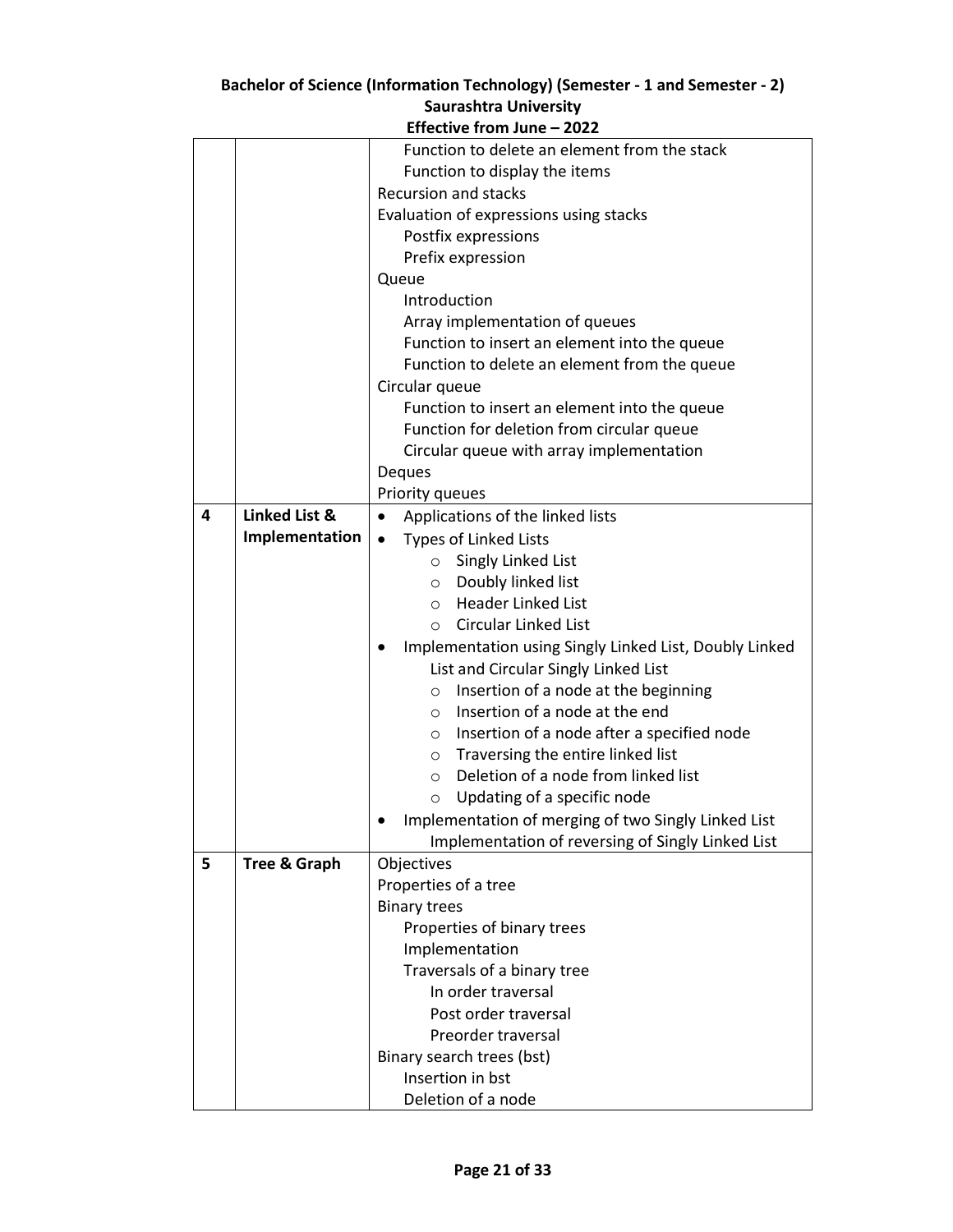| Effective from June - 2022 |       |                                      |
|----------------------------|-------|--------------------------------------|
|                            |       | Search for a key in bst              |
|                            |       | Height balanced tree                 |
|                            |       | <b>B-tree Algorithm</b>              |
|                            |       | Insertion, Deletion                  |
|                            | Graph | Adjacency matrix and adjacency lists |
|                            |       | Graph traversal                      |
|                            |       | Depth first search (dfs)             |
|                            |       | Implementation                       |
|                            |       | Breadth first search (bfs)           |
|                            |       | Implementation                       |
|                            |       | Shortest path problem                |
|                            |       | Minimal spanning tree                |

Seminar - 5 Lectures Expert Talk - 5 Lectures Test - 5 Lectures **Total Lectures 60 + 15 = 75**

# **Reference Books:**

- 1. Data Structure through C/C++ Author : Tennaunbuam.
- 2. Let us C Author : Kanitkar.
- 3. Pointer in C Author : Kanitkar.
- 4. Data and File Structure Author : Trembley & Sorrenson.

#### **Course Outcome:**

- Able to Understand basic data structures and their implementations.
- Able to Understand importance of data structures in context of writing efficient programs.
- Able to Develop skills to apply appropriate data structures in problem solving
- Able to Explore tree and graph data structure

#### **Additional Topics to be taught during the semester – 2 (Not to be asked in examination):**

Case studies of data structure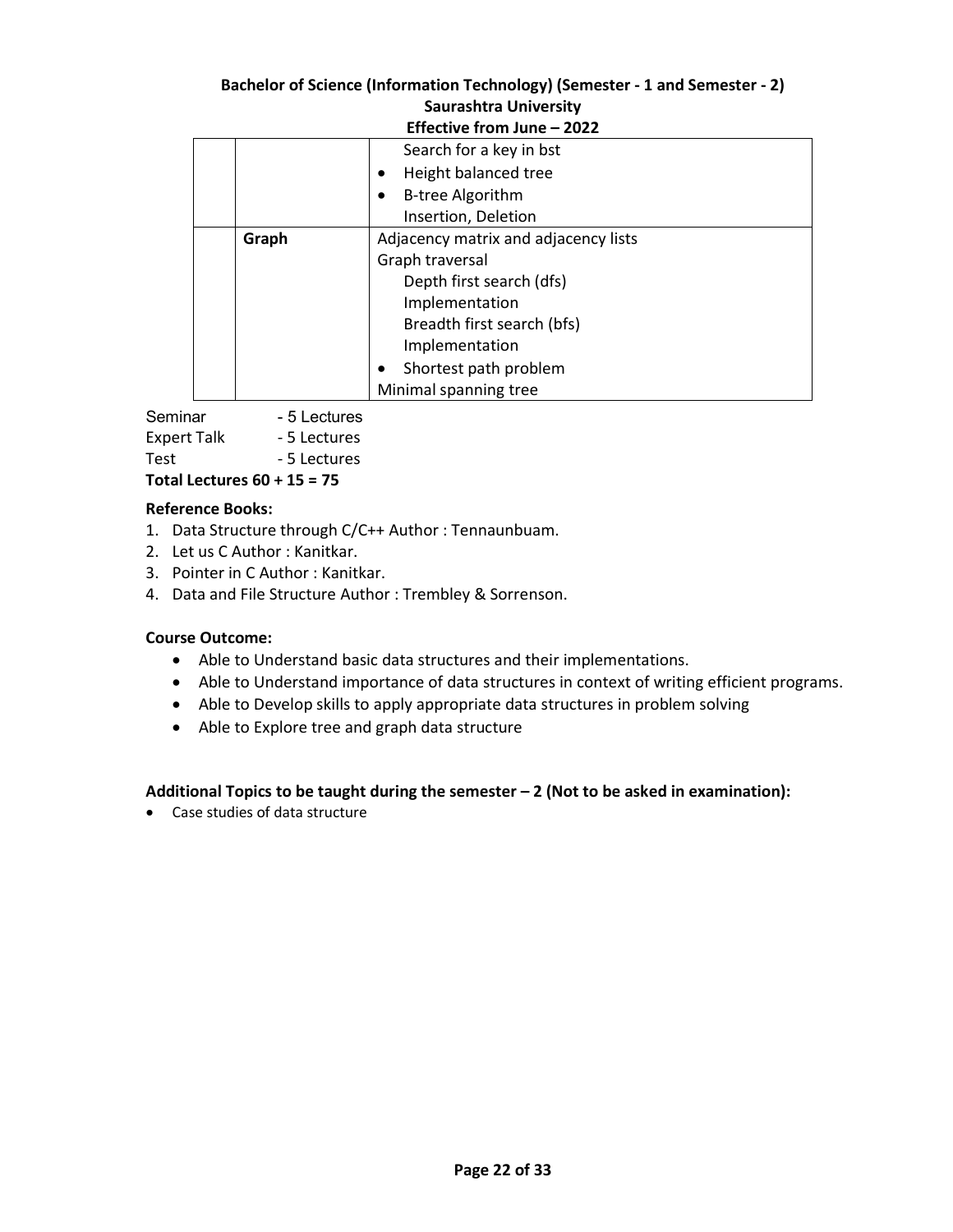| <b>CS-08: WEB PROGRAMMING</b> |                                                                                                                                                                                              |                                                                                                                                                                                                                                                                                                                                                                                                                                                                                                                                                                                                                                                                                                                                    |  |
|-------------------------------|----------------------------------------------------------------------------------------------------------------------------------------------------------------------------------------------|------------------------------------------------------------------------------------------------------------------------------------------------------------------------------------------------------------------------------------------------------------------------------------------------------------------------------------------------------------------------------------------------------------------------------------------------------------------------------------------------------------------------------------------------------------------------------------------------------------------------------------------------------------------------------------------------------------------------------------|--|
| <b>Objectives:</b>            |                                                                                                                                                                                              |                                                                                                                                                                                                                                                                                                                                                                                                                                                                                                                                                                                                                                                                                                                                    |  |
| $\bullet$                     | To create dynamic website / web based applications using PHP - MySQL<br>Database.<br>Able to develop website with the use of jQuery, AJAX and JSON.<br>To become familiar with OOPs concept. |                                                                                                                                                                                                                                                                                                                                                                                                                                                                                                                                                                                                                                                                                                                                    |  |
|                               |                                                                                                                                                                                              | Prerequisites: Basic knowledge of Programming                                                                                                                                                                                                                                                                                                                                                                                                                                                                                                                                                                                                                                                                                      |  |
| Unit<br>No.                   | <b>Topic</b>                                                                                                                                                                                 | Detail                                                                                                                                                                                                                                                                                                                                                                                                                                                                                                                                                                                                                                                                                                                             |  |
| $\mathbf{1}$                  | <b>PHP Basic</b>                                                                                                                                                                             | Introduction to PHP<br>$\bullet$<br>• PHP configuration in IIS & Apache Web server<br>• Understanding of PHP.INI file<br>• Understanding of PHP .htaccess file<br>• PHP Variable<br>• Static & global variable<br>• GET & POST method<br>• PHP Operator<br>Conditional Structure & Looping Structure<br>$\bullet$<br>Array<br><b>User Defined Functions:</b><br>■ argument function<br>■ default argument<br>variable function<br>return function<br>Variable Length Argument Function<br>func_num_args<br>func_get_arg, func_get_args<br><b>Built in Functions</b><br>- Variable Functions<br>- String Function<br>- Math Function<br>- Date Function<br>- Array Function<br>- Miscellaneous Function<br>- File handling Function |  |
| $\overline{2}$                | Handling Form,<br><b>Session</b><br><b>Tracking &amp; PHP</b><br><b>Components</b>                                                                                                           | Handling form with GET & POST<br>$\bullet$<br>Cookies<br>$\bullet$<br>Session<br>$\bullet$<br>Server variable<br><b>PHP Components</b><br>PHP GD Library                                                                                                                                                                                                                                                                                                                                                                                                                                                                                                                                                                           |  |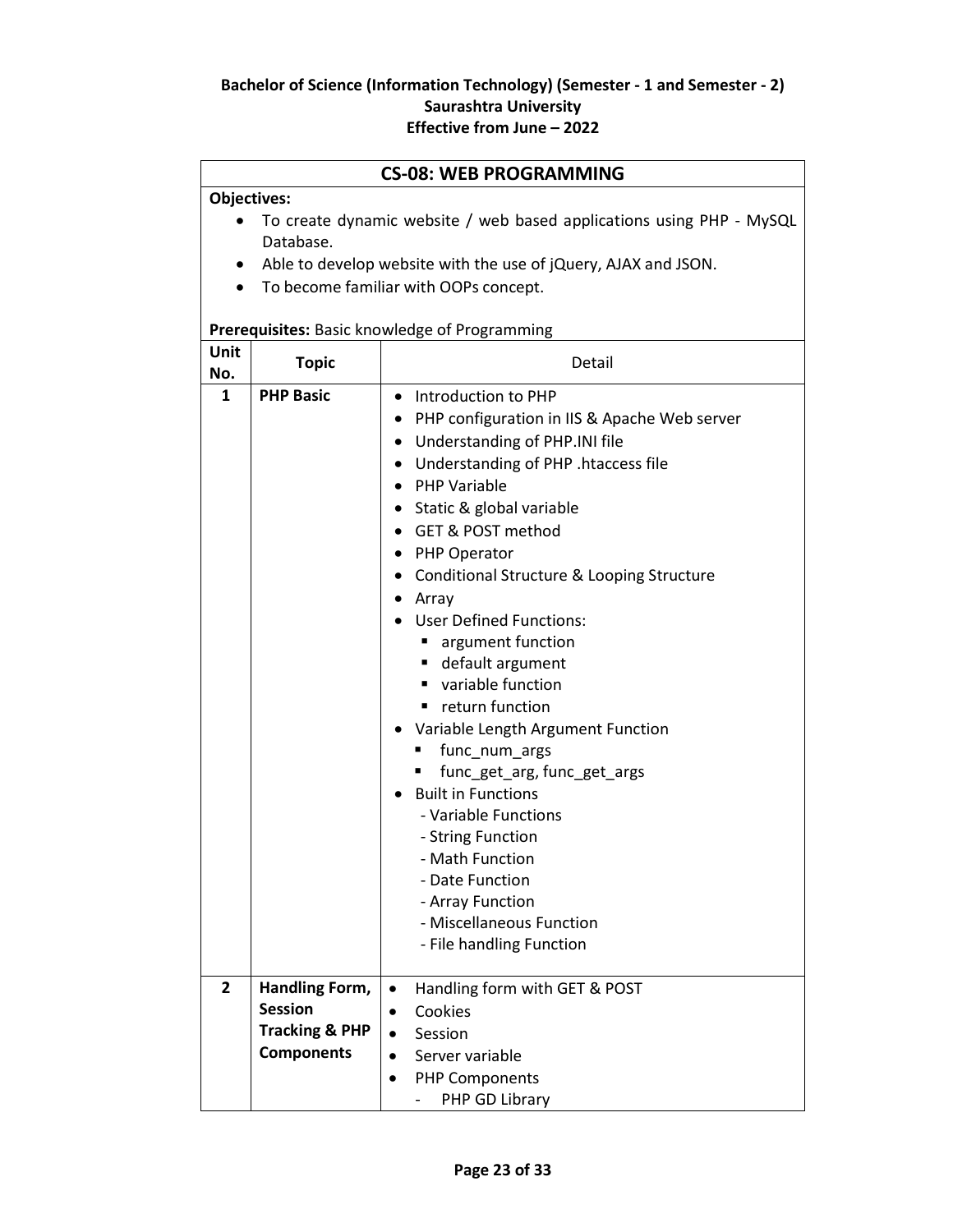|   | Effective from June - 2022 |                                                                      |  |
|---|----------------------------|----------------------------------------------------------------------|--|
|   |                            | PHP Regular expression                                               |  |
|   |                            | <b>Uploading file</b>                                                |  |
|   |                            | Sending mail                                                         |  |
|   |                            |                                                                      |  |
|   | <b>AJAX &amp; JSON</b>     | • What is AJAX                                                       |  |
|   |                            | • PHP with AJAX                                                      |  |
|   |                            | • MySql with AJAX                                                    |  |
|   |                            | • What is JQuery AJAX                                                |  |
|   |                            | . JQuery AJAX with PHP                                               |  |
|   |                            | · Introduction to JSON                                               |  |
|   |                            | • Installation & Configuration                                       |  |
|   |                            | • Resource Types                                                     |  |
|   |                            | · JsonSerializable                                                   |  |
|   |                            | • JSON Functions : json_decode, json_encode                          |  |
|   |                            |                                                                      |  |
| 3 | <b>Introduction</b>        | • Working with MySQL using PhpMyAdmin                                |  |
|   | of SQL                     | · SQL DML Statement (Insert, Update, Select, Delete)                 |  |
|   |                            | Command                                                              |  |
|   |                            | · PHP-MySQLi Connectivity                                            |  |
|   |                            | · PHP-MySQLi Functions                                               |  |
|   |                            | mysqli_connect, mysqli_close,mysqli_error,                           |  |
|   |                            | msyqli_errno, mysqli_select_db, mysqli_query,                        |  |
|   |                            | mysqli_fetch_array, mysqli_num_Rows, mysqli_affe                     |  |
|   |                            | cted_Rows, mysqli_fetch_assoc, mysqli_fetch_field,                   |  |
|   |                            | mysqli_fetch_object,mysqli_fetch_row,                                |  |
|   |                            | mysqli_insert_id, mysqli_num_fields, mysqli_data_seek                |  |
| 4 | <b>jQuery</b>              |                                                                      |  |
|   |                            | • What is jQuery?                                                    |  |
|   |                            | • jQuery Syntax                                                      |  |
|   |                            | · jQuery Selector<br>- Element Selector                              |  |
|   |                            | - Class Selector                                                     |  |
|   |                            | - id Selector                                                        |  |
|   |                            |                                                                      |  |
|   |                            | • jQuery Events<br>Click, dbclick, keypress, keydown, keyup, submit, |  |
|   |                            | change, focus, blur, load, resize, scroll, unlode                    |  |
|   |                            | • jQuery Effects                                                     |  |
|   |                            | hide show, fade, slide                                               |  |
|   |                            | • jQuery Methods                                                     |  |
|   |                            | Css, height, width, innerWidth, innerHeight,                         |  |
|   |                            | outerWidth, outerHeight, html, text, append, prepend,                |  |
|   |                            | after, before, addClass, removeClass, toggleClass,                   |  |
|   |                            | remove, empty                                                        |  |
|   |                            |                                                                      |  |
| 5 | <b>OOP</b>                 | Concept of OOP                                                       |  |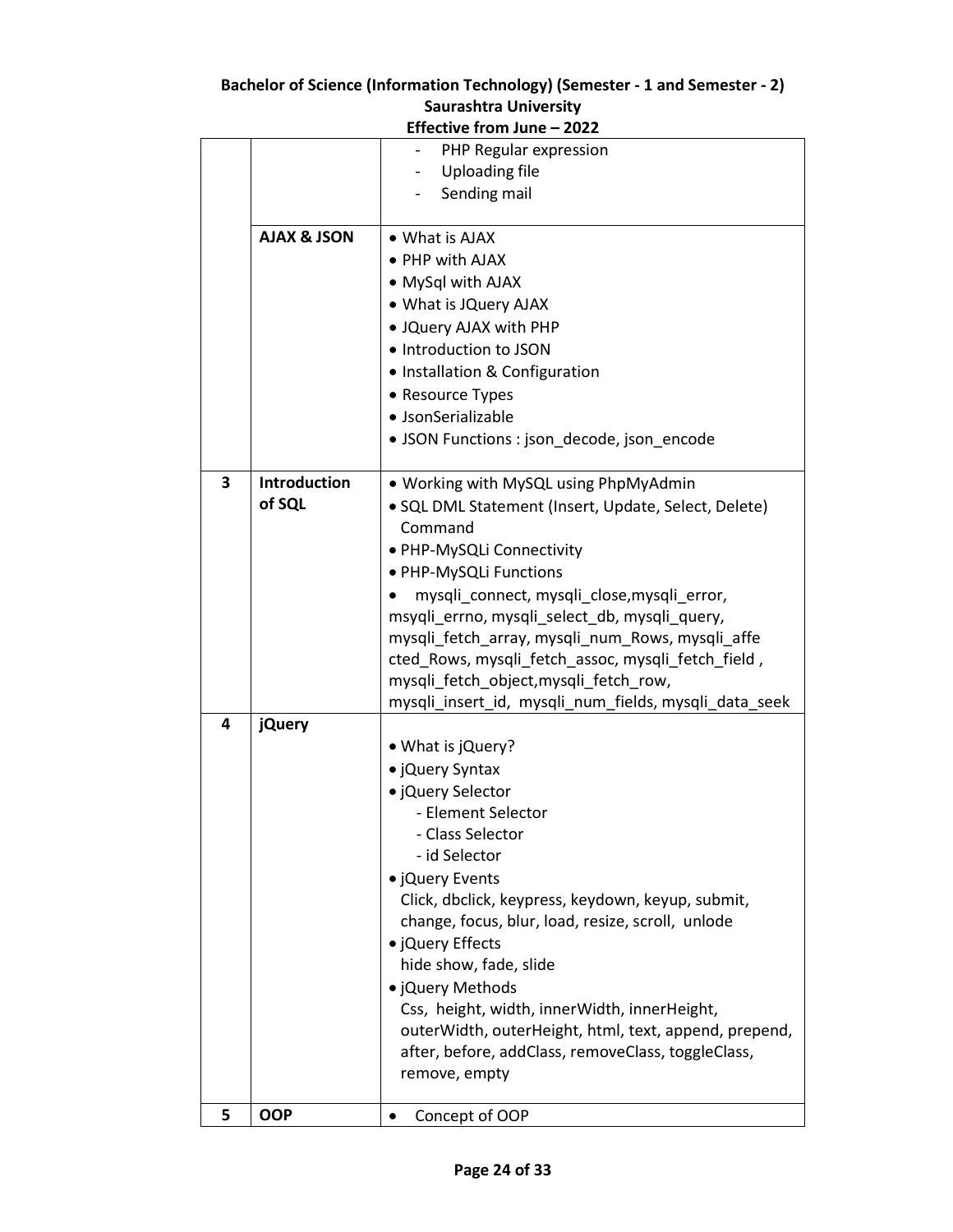| Effective from June - 2022 |                                                   |  |
|----------------------------|---------------------------------------------------|--|
| Class<br>$\Omega$          |                                                   |  |
| Object<br>$\circ$          |                                                   |  |
| Property<br>$\circ$        |                                                   |  |
| Visibility<br>$\Omega$     |                                                   |  |
| $\circ$                    | Constructor, Destructor                           |  |
| Inheritance<br>$\bigcap$   |                                                   |  |
| $\circ$                    | Scope Resolution Operator (::)                    |  |
| $\circ$                    | <b>Autoloading Classes</b>                        |  |
|                            | <b>Class Constants</b>                            |  |
|                            | Mysql Database handling with oop (insert, update, |  |
| select, delete             |                                                   |  |

| Total Lectures: 60+15=75 |  |  |
|--------------------------|--|--|
| - 5 Lectures             |  |  |
| - 5 Lectures             |  |  |
| - 5 Lectures             |  |  |
|                          |  |  |

# **Reference Books:**

- 1. Modern PHP: New Features and Good Practices by Josh Lockhart (ORELLY)
- 2. PHP Cookbook: Solutions & Examples for PHP Programmers by David Sklar and Adam Trachtenberg (ORELLY)
- 3. Programming PHP by Kevin Tatroe and Peter MacIntyre ORELLY)
- 4. PHP for the Web: Visual QuickStart Guide (4th Edition) by Larry Ullman (Peachpit Press)

#### **Course Outcome:**

- Able to Understand Creation of dynamic website / web-based applications using PHP MySQL Database.
- Able to Understand development of website with the use of jQuery, AJAX and JSON.
- Able to Understand practical and real-life examples of OOP.

#### **Additional Topics (Not to be asked in examination ):**

Student should be aware of followings

- Case Study
- Uses and Advantages of CMS
- Wordpress [Introduction & Installation]
- Joomla [Introduction & Installation]
- Magento [Introduction & Installation]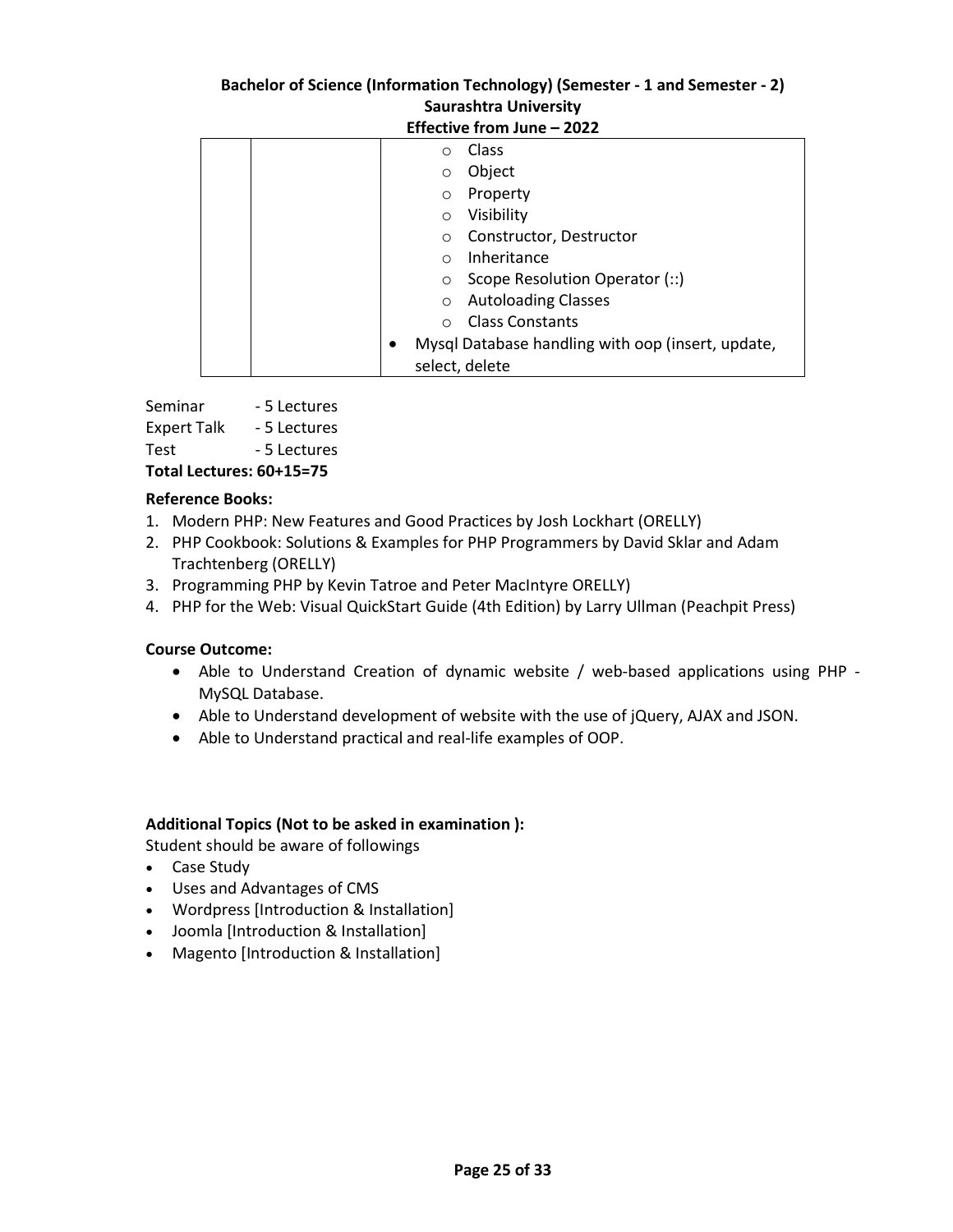#### **CS-09: COMPUTER ORGANIZATION AND ARCHITECTURE**

#### **Objectives:**

- Understand how logic circuits and boolean algebra forms as the basics of digital computer.
- Demonstrate the building up of Sequential and Combinational logic from basic gates

#### **Prerequisites:**

|  |  |  | <b>General Knowledge of Computer</b> |
|--|--|--|--------------------------------------|
|--|--|--|--------------------------------------|

| Unit<br>No.    | <b>Topic</b>                            | <b>Detail</b>                                                                                                                                                                                                                                                                                                                                                                                                                                                                                                                                                                                                                                                                                                                      |
|----------------|-----------------------------------------|------------------------------------------------------------------------------------------------------------------------------------------------------------------------------------------------------------------------------------------------------------------------------------------------------------------------------------------------------------------------------------------------------------------------------------------------------------------------------------------------------------------------------------------------------------------------------------------------------------------------------------------------------------------------------------------------------------------------------------|
| $\mathbf{1}$   | <b>Digital Logic</b><br><b>Circuits</b> | <b>Logic Gates</b><br>$\bullet$<br>Exclusive<br>AND,OR,NOT,NAND,NOR,XOR,<br>NOR gates<br><b>Boolean Algebra</b><br>Boolean algebra?<br>Boolean<br>variable<br>function<br>and<br>Boolean<br>■<br>(Analog and Digital Signals)<br>Truth table<br>٠<br>Postulates<br>٠<br>Theorem related to postulates<br>٠<br>Simplified Boolean function using<br>٠<br>postulates and draw logical diagram of<br>simplified function<br>Simplified Boolean function using Karnaugh<br>map method with DON'T CARE condition<br><b>Sequential And Combinational Circuits</b><br>Clock pulses<br>Combinational circuit,<br>sequential circuit and adder<br><b>Flip Flops</b><br>SR, Clocked SR, D, JK, JK - Master Slave, T<br><b>Universal Gate</b> |
| $\overline{2}$ | <b>Digital</b><br>Component             | <b>Integrated Circuits</b><br>Decoders (2 X 4, 3 X 8)<br>٠<br>Encoders (Octal to Binary $-8 X 3$ )<br>٠<br>Multiplexer (4 X 1)<br>٠<br>Demultiplexer (1 X 4)<br>Register<br>Block diagram of register<br>Parallel register and shift register<br>Asynchronous 4-bits Binary Counter                                                                                                                                                                                                                                                                                                                                                                                                                                                |
| 3              | Data                                    | Multiplication and division of two binary                                                                                                                                                                                                                                                                                                                                                                                                                                                                                                                                                                                                                                                                                          |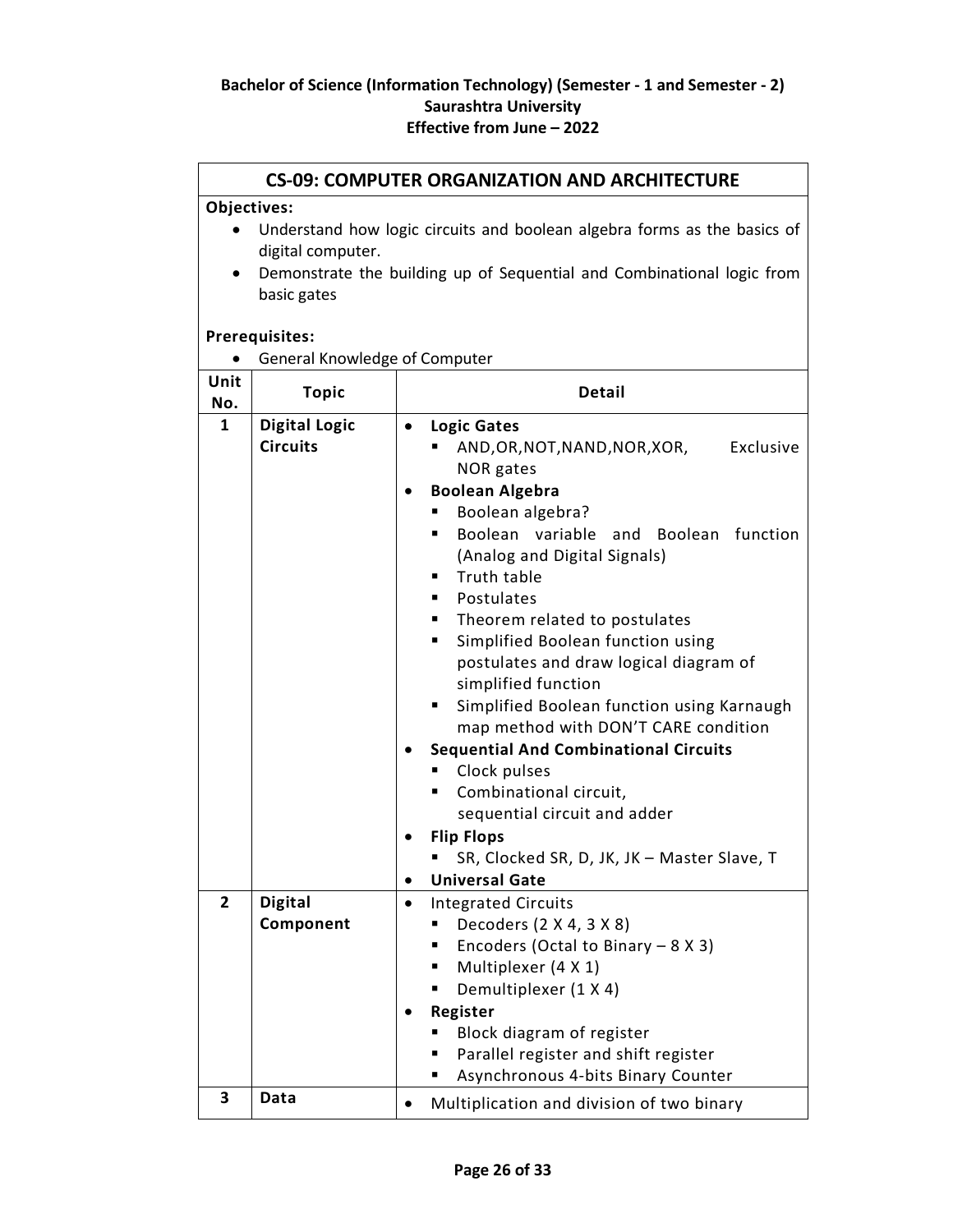| Bachelor of Science (Information Technology) (Semester - 1 and Semester - 2) |
|------------------------------------------------------------------------------|
| <b>Saurashtra University</b>                                                 |

|   | Effective from June - 2022 |                                                   |  |  |  |
|---|----------------------------|---------------------------------------------------|--|--|--|
|   | Representation             | numbers                                           |  |  |  |
|   |                            | Floating point representation                     |  |  |  |
|   |                            | Fixed point representation                        |  |  |  |
|   |                            | Error Detection code - (Parity Bit)               |  |  |  |
| 4 | Central                    | Introduction Of CPU<br>$\bullet$                  |  |  |  |
|   | <b>Processing Unit</b>     | Major component of CPU<br>$\bullet$               |  |  |  |
|   |                            | <b>General Register Organization</b><br>$\bullet$ |  |  |  |
|   |                            | control word                                      |  |  |  |
|   |                            | <b>Accumulator Register</b>                       |  |  |  |
|   |                            | <b>Stack Organization</b>                         |  |  |  |
|   |                            | Register stack                                    |  |  |  |
|   |                            | Memory stack                                      |  |  |  |
|   |                            | Polish notation and reverse polish notation       |  |  |  |
|   |                            | <b>Arithmetic And Logic Unit</b><br>٠             |  |  |  |
|   |                            | Block diagram of ALU                              |  |  |  |
|   |                            | Interrupts                                        |  |  |  |
| 5 | Input-Output               | Memory buses<br>$\bullet$                         |  |  |  |
|   | Organization               | Block diagram and function<br>٠                   |  |  |  |
|   |                            | Data Bus, Address Bus and Control lines           |  |  |  |
|   |                            | <b>Input Output Buses</b>                         |  |  |  |
|   |                            | Concept of input output interface                 |  |  |  |
|   |                            | Input Out Processor (IOP)                         |  |  |  |
|   |                            | <b>Direct Memory Access</b>                       |  |  |  |
|   |                            | DMA controller                                    |  |  |  |

Students seminar - 5 Lectures Expert Talk - 5 Lectures Students Test - 5 Lectures **Total Lectures 60 + 15 = 75**

#### **Reference Books:**

- 1. Computer System Architecture By Morris Mano (PHI).
- 2. Digital Logic And Computer Design By Morris Mano.
- 3. Digital Computer Electronics By Malvino And Leach.

#### **Course Outcome:**

- Able to Understand logic circuits and boolean algebra forms as the basics of digital computer.
- Able to Explore the building up of Sequential and Combinational logic from basic gates
- Able to explore digital components
- Able to Understand data representation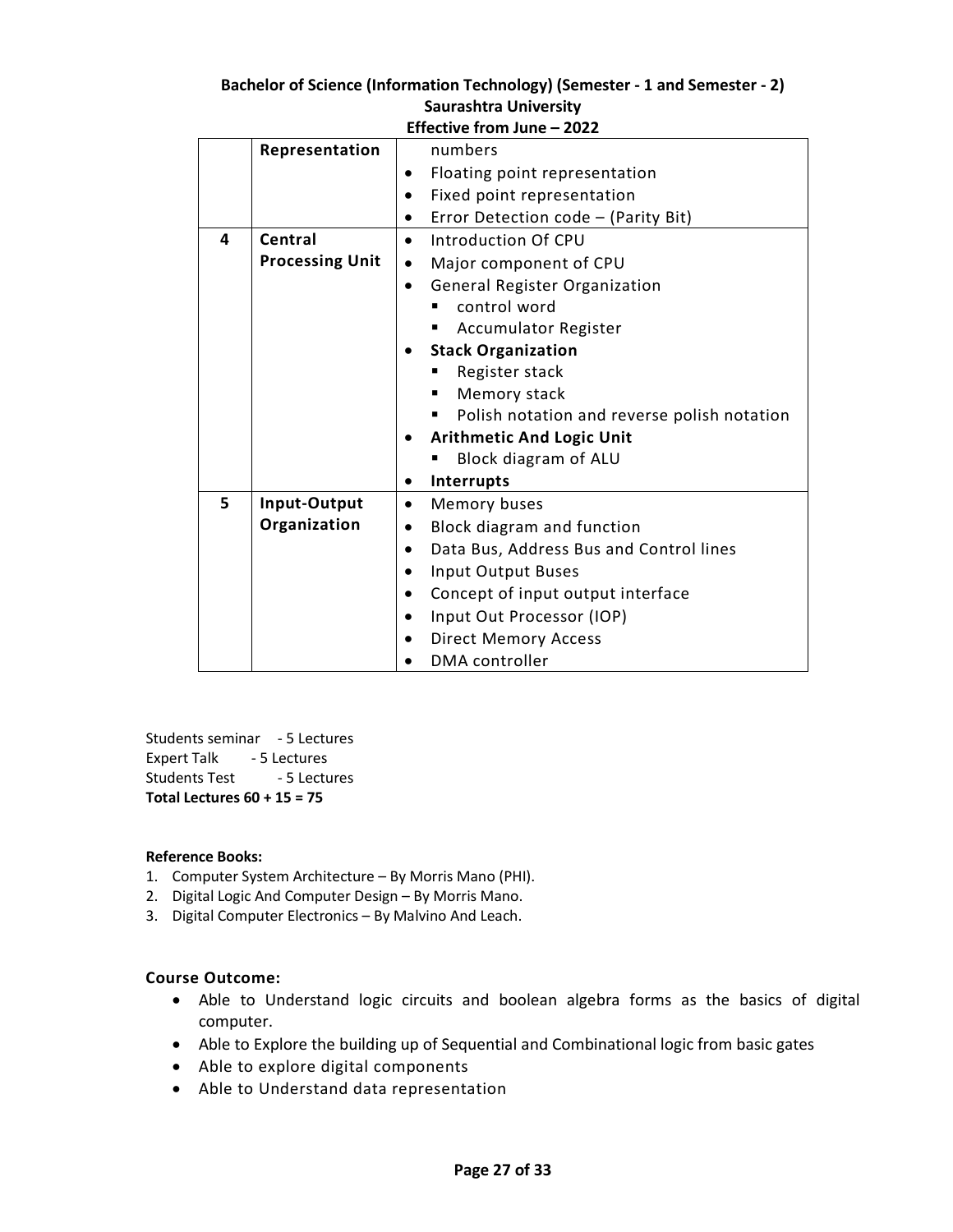#### **Hands On (Not to be asked in examination):**

**-** Instruction Formats **-** Simulator Base Program

#### **Additional Topics to be taught during the semester-2 (Not to be asked in examination):**

Following tools should be used to train students.

- Simulator 8051
- Using Trainer kit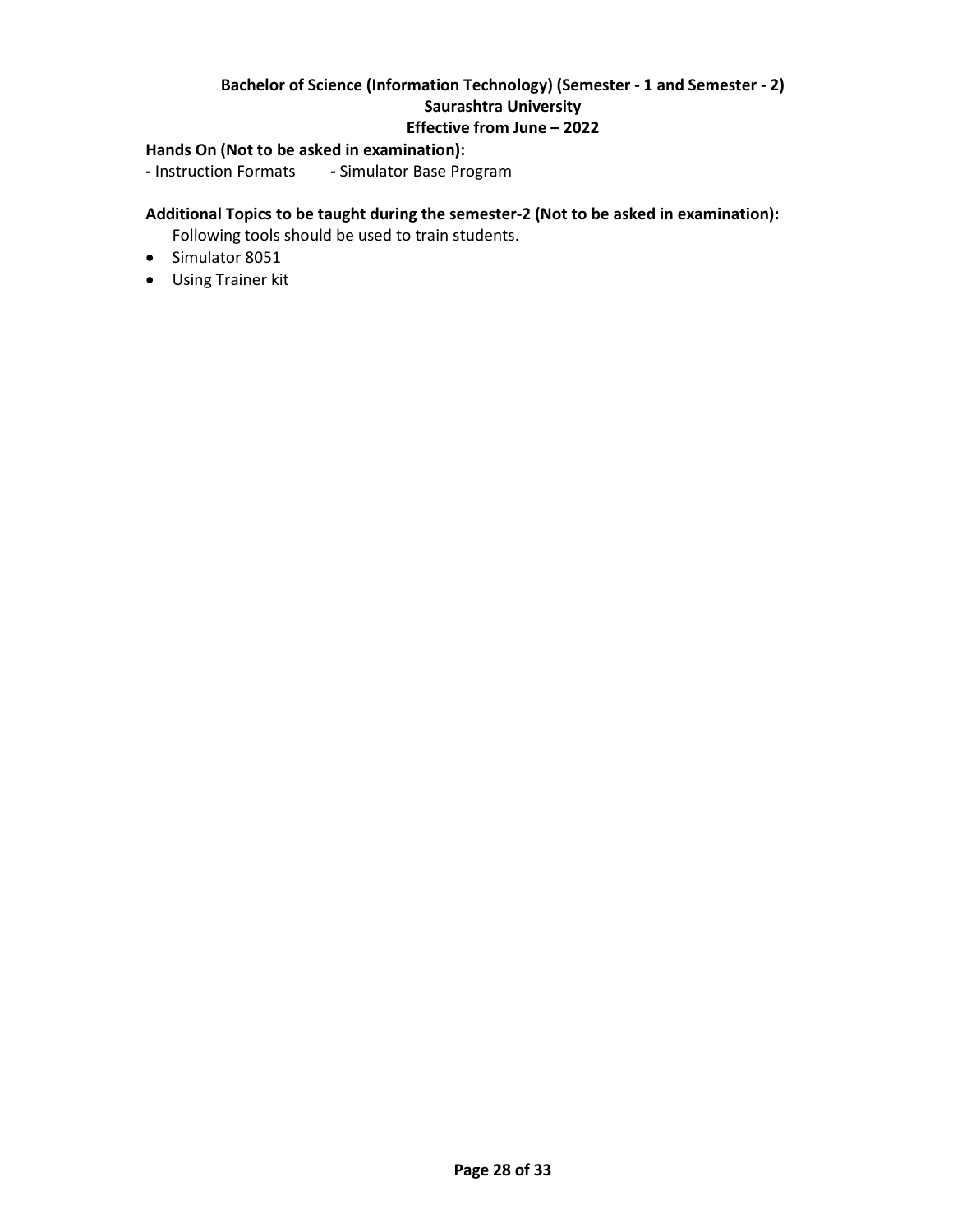#### **CS – 10 : SAD, Software Quality Assurance and Testing**

#### **Objectives:**

- To Understand and explore concept of System Analysis
- To Understand concept of System Development Life Cycle
- To Understand Quality Assurance
- To Understand concept of Software Testing
- To explore the concept of Project Tracking and Scheduling
- To Understand the concept of Quality Control and Testing
- To Understand the software models and Automated Testing
- To Understand the UML Diagram
- To Understand the concept of CAD Project Management

| Unit | <b>Topics</b>                                                                                                                                 | <b>Details</b>                                                                                                                                                                                                                                                                                                                                                                                                                                                                                                                                                                                                                                                                                                                                                                              |
|------|-----------------------------------------------------------------------------------------------------------------------------------------------|---------------------------------------------------------------------------------------------------------------------------------------------------------------------------------------------------------------------------------------------------------------------------------------------------------------------------------------------------------------------------------------------------------------------------------------------------------------------------------------------------------------------------------------------------------------------------------------------------------------------------------------------------------------------------------------------------------------------------------------------------------------------------------------------|
| No.  |                                                                                                                                               |                                                                                                                                                                                                                                                                                                                                                                                                                                                                                                                                                                                                                                                                                                                                                                                             |
| 1.   | <b>System</b><br><b>Analysis &amp;</b><br>Design,<br>Software<br><b>Engineering &amp;</b><br><b>Concept of</b><br>Quality<br><b>Assurance</b> | Definitions:<br>$\bullet$<br>System, Subsystem, Business System, Information System<br>(Definitions only)<br><b>Systems Analyst</b><br>٠<br>(Role: Information Analyst, Systems Designer & Programmer<br>Analyst)<br><b>SDLC</b><br>$\bullet$<br>Fact – finding techniques<br>$\bullet$<br>(Interview, Questionnaire, Record review and observation)<br>Tools for Documenting Procedures and Decisions<br>$\bullet$<br><b>Decision Trees and Decision Tables</b><br>Data Flow analysis Tool<br>$\bullet$<br>DFD (context and zero level) and Data Dictionary<br><b>Software Engineering</b><br>$\bullet$<br>(Brief introduction)<br>Introduction to QA<br>$\bullet$<br>Quality Control (QC)<br>$\bullet$<br>Difference between QA and Q<br>$\bullet$<br><b>Quality Assurance activities</b> |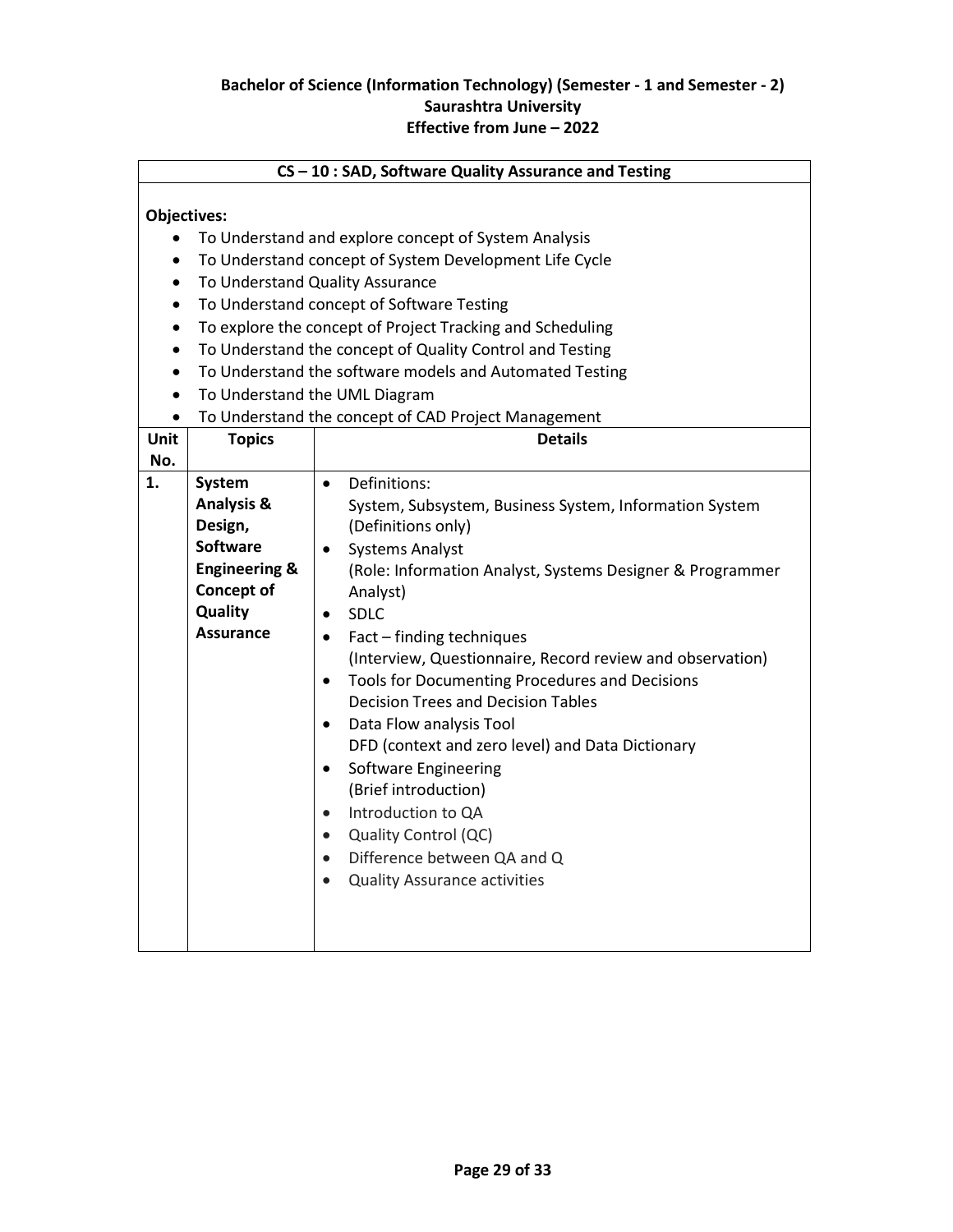|              |                             | Effective from June – 2022                    |
|--------------|-----------------------------|-----------------------------------------------|
| $\mathbf{2}$ | <b>Basics of</b>            | Introduction to software Testing<br>$\bullet$ |
|              | <b>Software</b>             | Software faults and failures<br>$\bullet$     |
|              | Testing,<br><b>Types of</b> | • Bug/Error/Defect/Faults/Failures            |
|              | <b>Software</b>             | <b>Testing Artifacts</b><br>$\bullet$         |
|              | Testing,                    | Test case                                     |
|              | Verification                | <b>Test Script</b><br>$\bullet$               |
|              | and Validation              | Test Plan<br>$\bullet$                        |
|              |                             | <b>Test Harness</b><br>$\bullet$              |
|              |                             | <b>Test Suite</b><br>$\bullet$                |
|              |                             | <b>Static Testing</b><br>$\bullet$            |
|              |                             | <b>Informal Review</b>                        |
|              |                             | Walthrough<br>$\bullet$                       |
|              |                             | <b>Technical Review</b><br>$\bullet$          |
|              |                             | Inspection<br>$\bullet$                       |
|              |                             | <b>Dynamic Testing</b><br>$\bullet$           |
|              |                             | <b>Test levels</b><br>$\bullet$               |
|              |                             | <b>Unit Testing</b><br>$\bullet$              |
|              |                             | <b>Integration Testing</b><br>$\bullet$       |
|              |                             | <b>System Testing</b><br>$\bullet$            |
|              |                             | <b>Acceptance Testing</b><br>$\bullet$        |
|              |                             | <b>Techniques of software Testing</b>         |
|              |                             | <b>Black Box Testing</b><br>$\bullet$         |
|              |                             | <b>Equivalence Partitioning</b>               |
|              |                             | <b>Boundary Data Analysis</b><br>$\bullet$    |
|              |                             | <b>Decision Table Testing</b><br>$\bullet$    |
|              |                             | <b>State Transition Testing</b><br>$\bullet$  |
|              |                             | White Box Testing<br>$\bullet$                |
|              |                             | Statement testing and coverage                |
|              |                             | Decision testing and coverage                 |
|              |                             | <b>Grey Box Testing</b><br>$\bullet$          |
|              |                             | <b>Nonfunctional Testing</b>                  |
|              |                             | <b>Performance Testing</b>                    |
|              |                             | <b>Stress Testing</b>                         |
|              |                             | <b>Load Testing</b><br>$\bullet$              |
|              |                             | <b>Usability Testing</b>                      |
|              |                             | <b>Security Testing</b>                       |
|              |                             |                                               |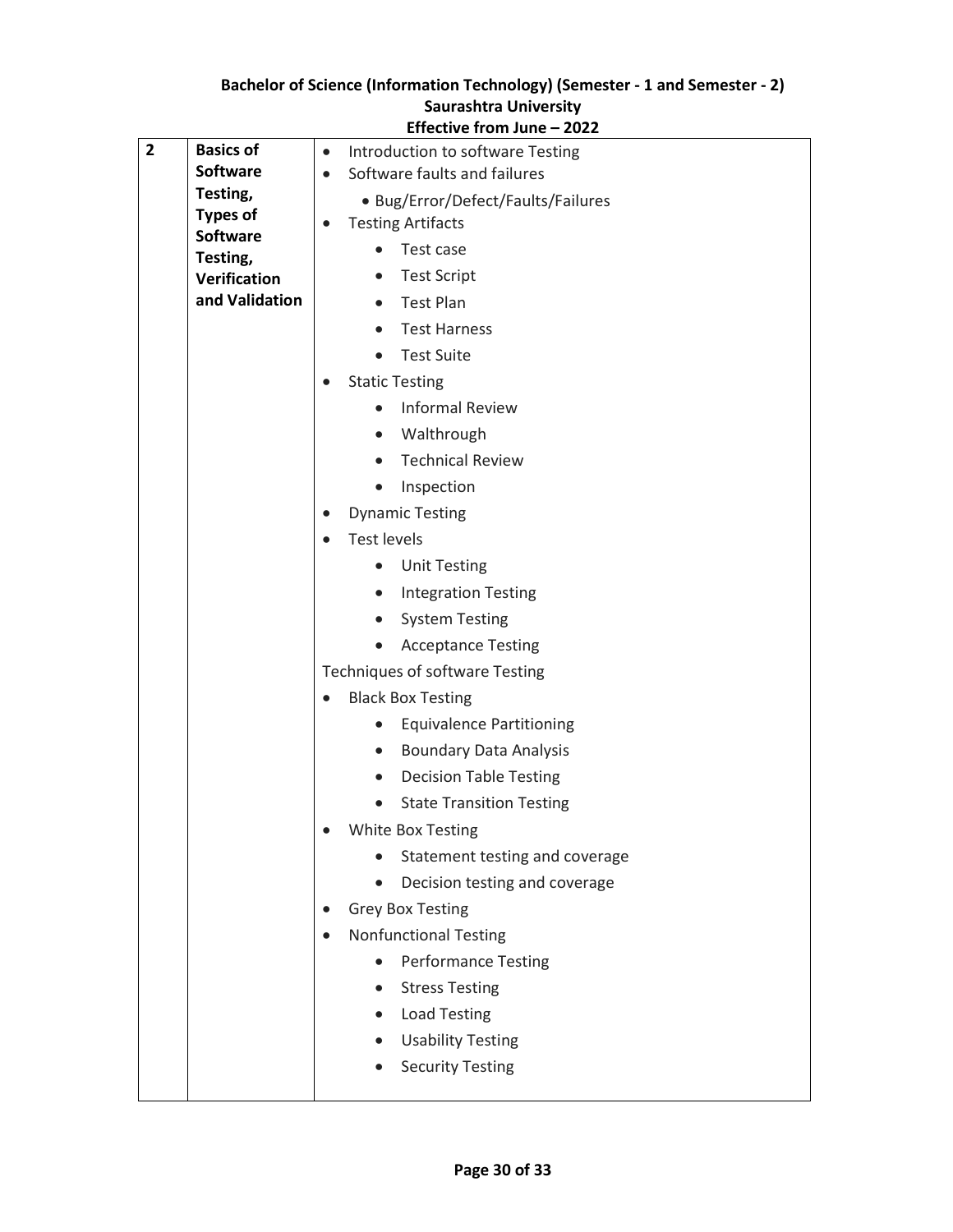|                         |                                                                                                                       | Effective from June - 2022                                                                                                                                                                                                                                                                                                                                                                                                                                                                                                                                               |
|-------------------------|-----------------------------------------------------------------------------------------------------------------------|--------------------------------------------------------------------------------------------------------------------------------------------------------------------------------------------------------------------------------------------------------------------------------------------------------------------------------------------------------------------------------------------------------------------------------------------------------------------------------------------------------------------------------------------------------------------------|
| $\overline{\mathbf{3}}$ | <b>Software</b><br><b>Development</b><br><b>Life Cycle</b><br><b>Models and</b><br><b>Automated</b><br><b>Testing</b> | <b>Waterfall Model</b><br>$\bullet$<br><b>Iterative Model</b><br>$\bullet$<br>V-Model<br>$\bullet$<br>Spiral Model<br>$\bullet$<br><b>Big Bang Model</b><br>$\bullet$<br>Prototyping Model<br>$\bullet$<br><b>Introduction to Automated Testing</b><br>$\bullet$<br>Concept of Freeware, Shareware, licensed tools<br>Theory and Practical Case-Study of Testing Tools<br>Win runner<br>Load runner<br><b>QTP</b><br>$\bullet$<br><b>Rational Suite</b>                                                                                                                  |
| 4                       | Project<br>Economics,<br>Project<br>scheduling and<br><b>Tracking</b>                                                 | <b>Concepts of Project Management</b><br>$\bullet$<br>Project Costing based on metrics<br>$\bullet$<br><b>Empirical Project Estimation Techniques.</b><br>$\bullet$<br>Decomposition Techniques.<br>$\bullet$<br>Algorithmic methods.<br>$\bullet$<br><b>Automated Estimation Tools</b><br>$\bullet$<br>Concepts of project scheduling and tracking<br>$\bullet$<br>Effort estimation techniques<br>$\bullet$<br>Task network and scheduling methods<br>$\bullet$<br>Timeline chart<br>Pert Chart<br>Monitoring and control progress<br><b>Graphical Reporting Tools</b> |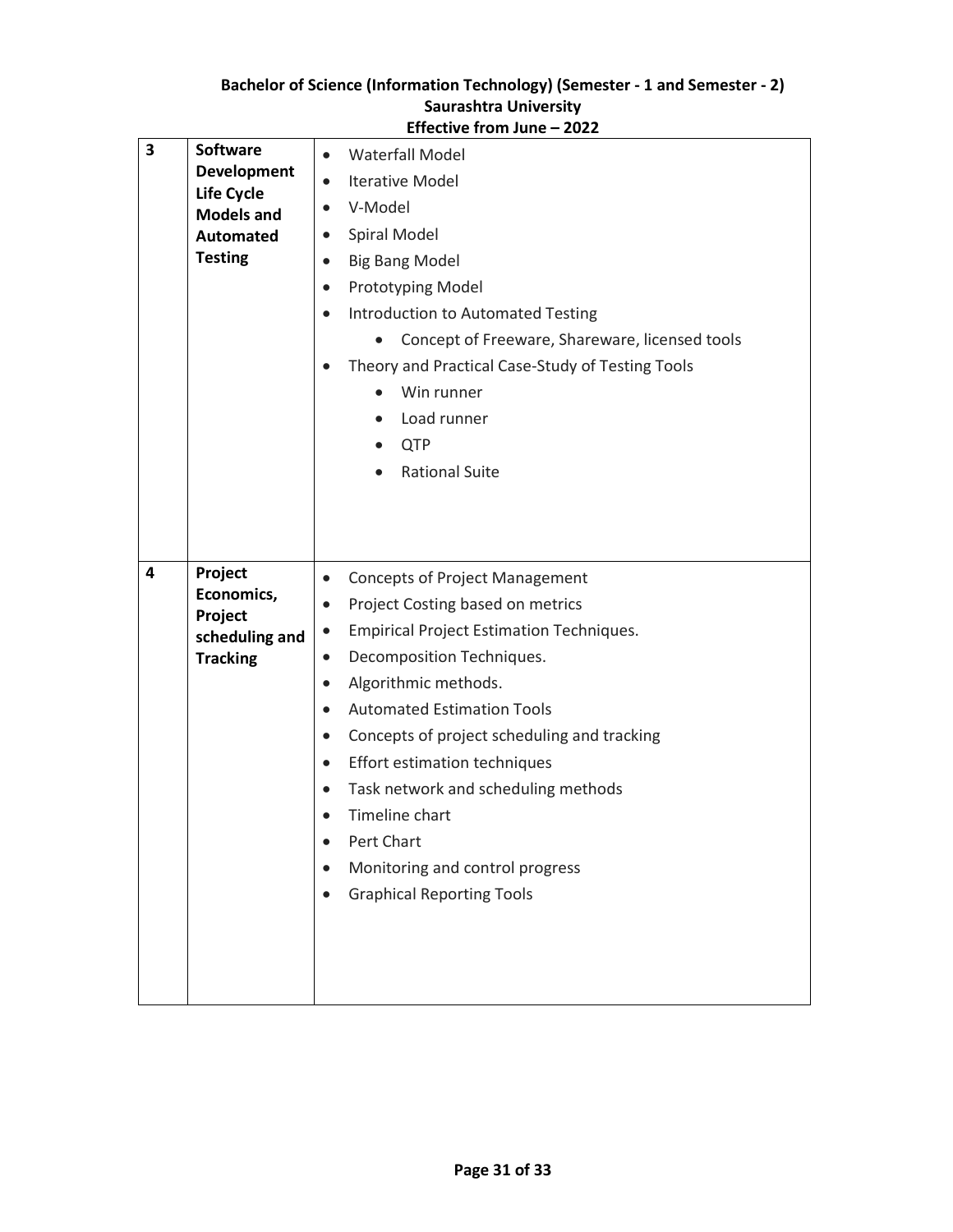| 5 | <b>CAD Project</b><br><b>Management</b><br>Tool | • MS – VISIO for designing & Documentation<br>MS-Project for controlling and Project Management                   |
|---|-------------------------------------------------|-------------------------------------------------------------------------------------------------------------------|
|   | <b>UML</b>                                      | UML designing and skill based tools<br>Overview of<br>◆ Class Diagram<br>◆ Use Case Diagram<br>◆ Activity Diagram |
|   |                                                 |                                                                                                                   |

Students seminar - 5 Lectures. Expert Talk - 5 Lectures Students Test - 5 Lectures. **TOTAL LECTURES 60+15=75**

#### **Reference Book**

- 1. Analysis & Design of Information System James A. Senn.
- 2. Pankaj Jalote, "Software Engineering A Precise Approach", Wiley India
- 3. UML Distilled by Martin Fowler, Pearson Edition, 3rd Edition
- 4. Fundamentals of Software Engineering RajibMall (PHP)
- 5. Software Engineering A Practitioner's Approach Pressman
- 6. UML A Beginner's Guide –Jasson Roff TMH
- 7. Roger Pressman , "Software Engineering"
- 8. http://en.wikipedia.org/wiki/Software\_testing
- 9. http://www.onestoptesting.com/
- 10. http://www.opensourcetesting.org/functional.php

#### **Course Outcome**

- Able to Understand and explore concept of System Analysis
- Able to Understand concept of System Development Life Cycle
- Able to Understand Quality Assurance
- Able to Understand concept of Software Testing
- Able to Explore the concept of Project Tracking and Scheduling
- Able to Understand the concept of Quality Control and Testing
- Able to Understand the software models and Automated Testing
- Able to Understand the UML Diagram
- Able to Understand the concept of CAD Project Management